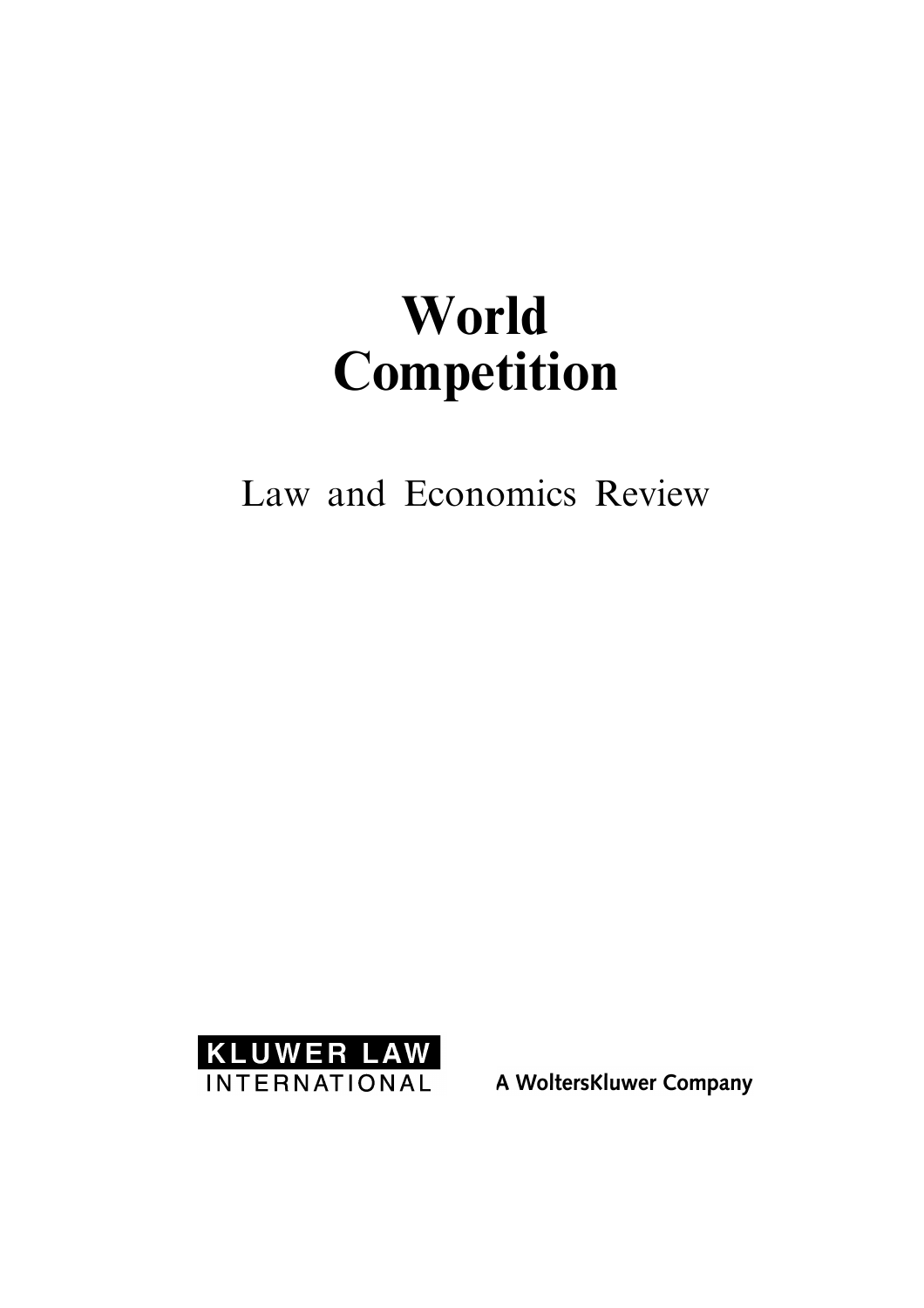Published by: Kluwer Law International P.O. Box 316 2400 AH Alphen aan den Rijn The Netherlands

Kluwer Law International 241 Borough High Street London SE1 1GB United Kingdom

Sold and distributed by: Turpin Distribution Services Ltd **Stratton Business Park** Pegasus Drive Biggleswade Bedfordshire SG18 8TO United Kingdom E-mail: kluwerlaw@turpin-distribution.com

Subscription enquiries and requests for sample copies should be directed to Turpin Distribution Services Ltd.

Subscription prices, including postage, for 2006 (Volume 29): EUR 437.00 / USD 515.00 / GBP 306.00. This journal is also available online. Please contact our sales department for more information at +31 (0)70 3081562 or at sales@kluwerlaw.com.

World Competition Law and Economics Review is published quarterly.

For information or suggestions regarding the indexing and abstracting services used for this publication, please contact our rights and permissions department at permissions@kluwerlaw.com.

C 2006 Kluwer Law International

ISSN: 1011 4548

All rights reserved. No part of this publication may be reproduced, stored in a retrieval system, or transmitted in any form or by any means, electronic, mechanical, photocopying, recording or otherwise, without prior written permission of the publishers.

Permission to use this content must be obtained from the copyright owner. Please apply to: Kluwer Law International, Rights and Permissions Department, P.O. Box  $316$ , 2400 AH Alphen aan den Rijn, The Netherlands. E-mail: permissions@kluwerlaw.com. Website: www.kluwerlaw.com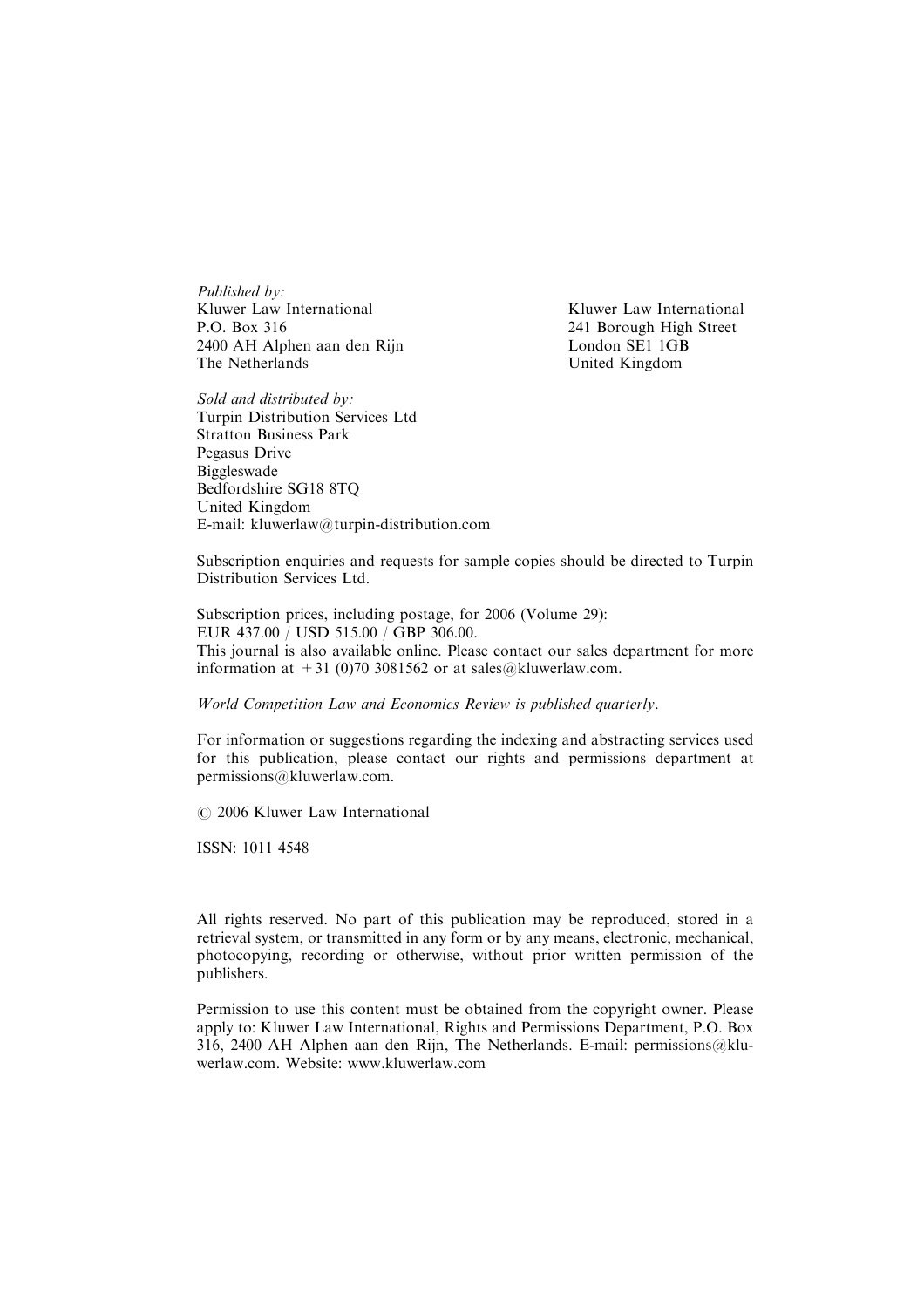World Competition 29(2): 315-336, 2006.  $\odot$  2006 Kluwer Law International. Printed in The Netherlands.

## Using Conjoint Analysis for Market Definition: Application of Modern Market Research Tools to Implement the Hypothetical Monopolist Test

#### Doris HILDEBRAND\*

Market definition is instrumental to the assessment of market power and central to competition policy. Until recently, the assessment of market boundaries has been primarily a qualitative judgemental process. However, the past years have not only seen the development of new quantitative methods of defining markets, but also a growing demand for these econometric methods. This article discusses some of the issues arising in the empirical implementation of the Hypothetical Monopolist Test by econometric tools. In particular, the article shows how a certain empirical methodology which has found broad acceptance in market research, Conjoint Analysis, can be applied to market definition.

#### I. INTRODUCTION

Market definition is a tool to identify and define the boundaries of competition between firms. In general, the more narrowly the market is defined the more likely a firm or firms will be found to have market power. As elaborated in the European Commission's Notice on the Definition of Relevant Market for the Purposes of Community Competition  $Law<sup>1</sup>$  the main purpose of market definition is to identify in a systematic way the competitive constraints that the undertakings involved face. The objective of defining a market in both its product and geographic dimension is to identify those actual competitors of the undertakings involved that are capable of constraining those undertakings' behaviour and of preventing them from behaving independently of effective competitive pressure. In the past, the assessment of market boundaries by competition and regulatory authorities in the European Union has been in most cases a qualitative judgmental process.<sup>2</sup> EC Courts as well as leading scholars<sup>3</sup> criticized this approach heavily. Today competition economics provides highly sophisticated quantitative and econometric tools to define relevant markets in accordance with legal requirements. Modern empirical methods can shed light on market definition issues.4

<sup>\*</sup> Dr. Dr. Doris Hildebrand, lawyer and economist, is Managing Partner of EE&MC - European Economic

<sup>&</sup>amp; Marketing Consultants, <http://www.ee-mc.com>, Brussels-Düsseldorf-Vienna.<br>
<sup>1</sup> European Commission, Commission's Notice on the Definition of Relevant Market for the Purposes of Community<br>
Competition Law, Official Journ Competition Law, Official Journal C 272, 09/12/1997 pp. 5–13.<br><sup>2</sup> I. Dobbs, *Defining Markets for ex ante regulation using the Hypothetical Monopolist Test, The University of* 

Newcastle upon Tyne Business School, Working Paper, 2005, p. 3.<br><sup>3</sup> G. Werden, *The Use and Misuse of Shipments Data in Defining Geographic Markets*, Antitrust Bulletin, Vol. 26,

No. 4, pp. 719–737; R. Wish, *Competition Law,* Butterworths, London, 1993; Kauper, *The Problem of Market*<br>*Definition Under EC Competition Law,* International Antitrust Law and Policy, Sweet & Maxwell, London.<br><sup>4</sup> See, e

definición del Mercado relevante, Preparado para el Segundo seminario de derecho y economia de la competencia organizado por la Fundacion Rafael del Pino, Madrid, 2005.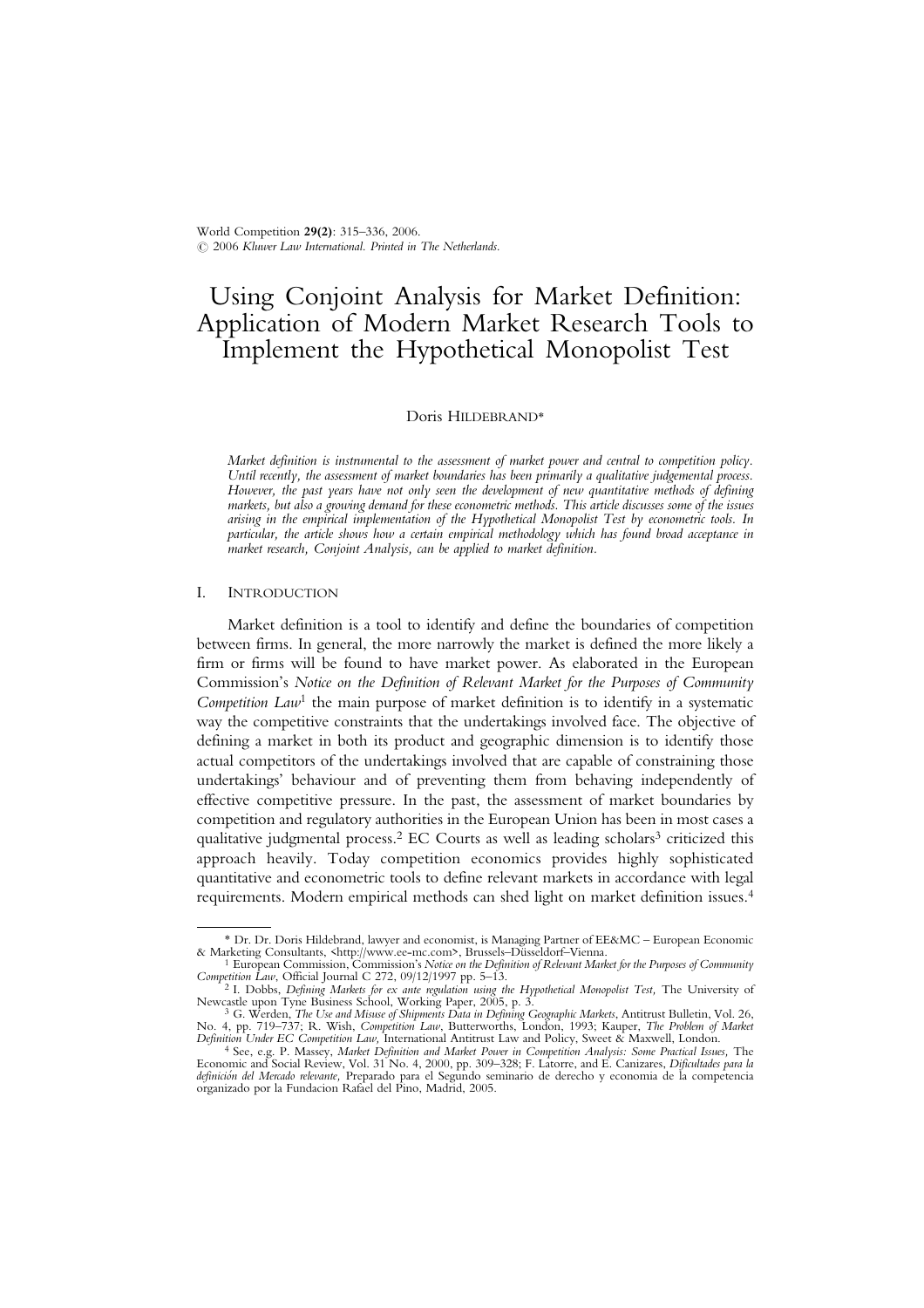This is of importance because "there is a growing concern over the lack of rigour and factual analysis by the European Commission and national competition authorities when defining markets and assessing market power."<sup>5</sup>

The approach on market definition with support of modern econometric tools is generally applicable and yields testable hypotheses. In this analysis, both qualitative and quantitative methods are applied. Qualitative methods, for example, include an examination of product characteristics and the intended use of a product by consumers, whereas quantitative methods involve the examination of price trends or the estimation of cross-price-elasticities. The European Commission's Notice on the Definition of Relevant Market for the Purposes of Community Competition Law<sup>6</sup> describes the modern methodology for market definition in a very detailed way: According to the Notice, firms are subject to three main sources of competitive constraints: demand substitutability, supply substitutability and potential competition. Demand-side substitutability is used to measure the extent to which consumers/ customers are prepared to substitute other products or services for the product or service in question, whereas supply-side substitutability indicates whether suppliers other than those offering the product or services in question would switch their line of production or offer the relevant products or services without incurring significant additional costs. Thus, substitutability on the supply-side occurs when producers that are currently supplying a different product possess those skills and assets that make it possible to switch production in a short period of time if a price rise occurs. In this case, the competitive constraint would not come from the fact that a considerable part of demand would be addressed to competing products when the price rises, but rather that the price rise attracts producers that are currently selling some other products. However, there are several conditions that should be fulfilled for supply substitutability to widen the relevant market. In particular, switching production must be easy, rapid and feasible. Considerable sunk costs should not occur and barriers to entry must be surmountable in a rapid and relatively cheap way. Supply substitutability plays in practice a minor role. Potential competition is not measured at all when defining markets: the bulk of the analysis is related to demand substitutability.

When considering the degree of demand substitutability it has to be clarified which products or services are considered substitutes against each other from the customers' perspective. Thus, the aim of the definition of the relevant product market is to identify the relevant choice set of customers according to the competitive forces in the market. The relevant product market consists of all those products and services which are seen as substitutable regarding their characteristics, price, and intended use by its customers. As to the definition of the relevant geographic market, the degree of substitutability from the view of the customers is fundamental too. The relevant geographic market,

<sup>&</sup>lt;sup>5</sup> B. Harris, and C. Veljanowski, Critical Loss Analysis: It's growing Use in Competition Law, European Competition Law Review, Vol. 24 No. 5, 2003, p. 217f.<br><sup>6</sup> European Commission's *Notice*, as note 1 above.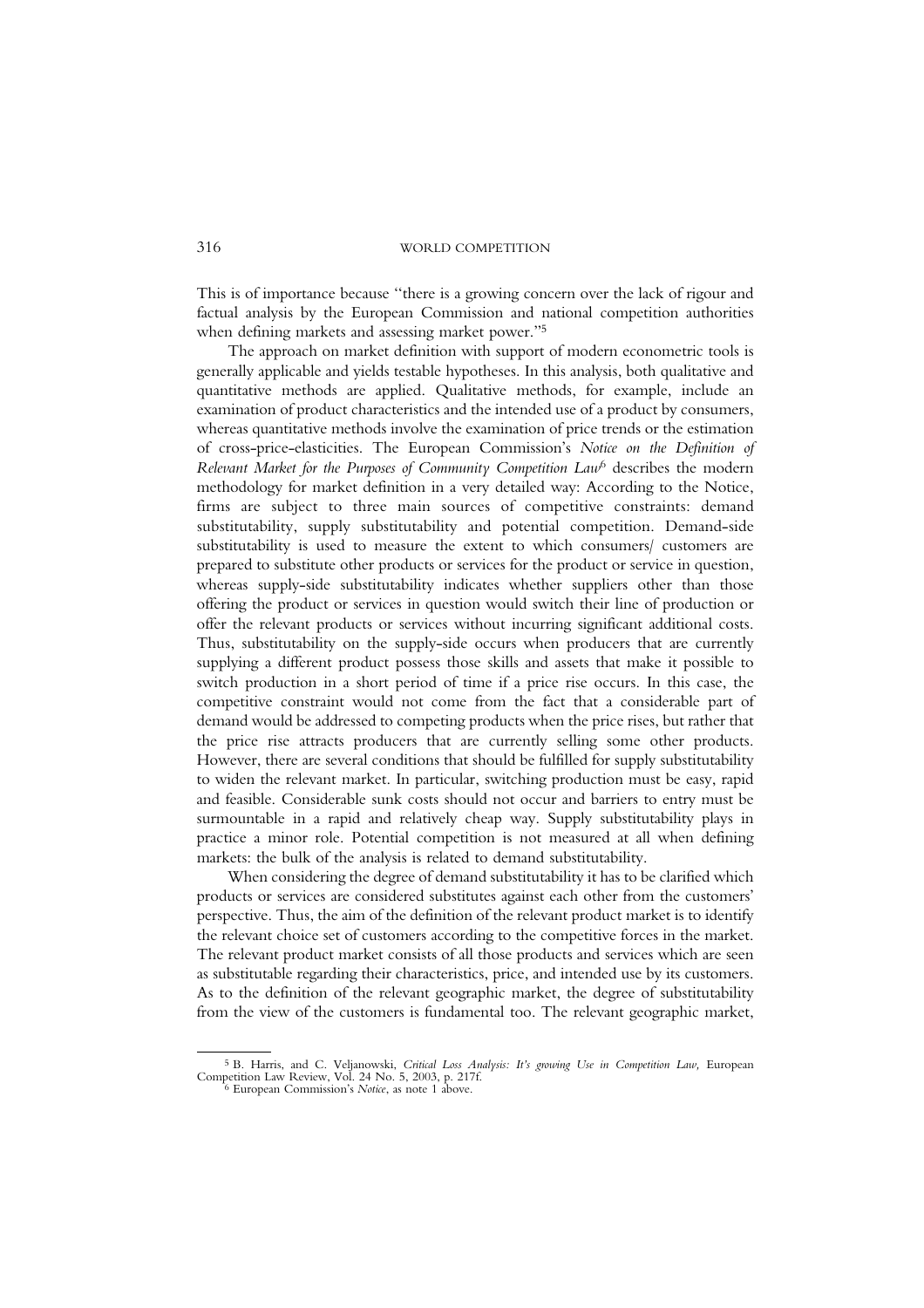hence, comprises all areas in which the conditions of competition are homogeneous for the firms supplying the products or services under consideration and which are considerably different to other areas. The question to be answered is whether customers would switch to readily available substitutes or suppliers located elsewhere in response to a price increase in the products and areas being considered.

The methodology which is applied to measure demand and supply substitutability as well as to define the relevant product and geographic market is the so-called Hypothetical Monopolist Test (HM Test).7 In the United States, a similar test, the SSNIP Test (Small but Significant Non-transitory Increase in Prices) is used.8 The HM test is an established economic tool in competition policy to measure how a hypothetical small, non-transitory change in relative prices might affect the buying behavior of customers in the market. By measuring the change in demand and extrapolating the change in revenue that results to the supplier, it is possible to evaluate the effect of a price increase on the product's profitability. If customers substitute products or geographic areas for another, and the resulting change in relative prices is not profitable any more for the undertaking, then the other products or geographic areas belong together i.e. the market can be defined in a wider context. This evaluation is continued until a permanent increase in prices would be profitable thereby defining the relevant product market. In particular, the relevant product market comprises all those products and or services which are regarded as interchangeable or substitutable by the consumer, by reason of the products' characteristics, their prices and their intended use.9

<sup>7</sup> The Hypothetical Monopolist Test has received a considerable amount of discussion in recent years. B. Harris, and J. Simons, *Focusing Market Definition: How much Substitution is Necessary?,* Research in Law and<br>Economics, 1989; M. Baumann, and P. Godek, *Could and Would Understood: Critical Elasticities and the Merger* Guidelines, Antitrust Bulletin, 1995; F. Johnson, Market Definition under the Merger Guidelines: Critical Demand Elasticities, Research in Law and Economics, 1989; G. Werden, Four Suggestions on Market Delineation, Antitrust

Bulletin, 1992.<br><sup>8</sup> See US Department of Justice and Federal Trade Commission, *Horizontal Merger Guidelines* (1992) (revised<br>1997); US Department of Justice, *Non-Horizontal, Merger Guidelines*, ch. 4 (1984); The US *Merg* ``market'' as a product or group of products and a geographic area in which it is produced or sold such that a hypothetical profit-maximising firm, not subject to price regulation, that as the only present and future producer or<br>seller of those products in that area likely would impose at least a ''small but significant and nontran in price, assuming the terms of sale of all other products are held constant. A relevant market is a group of products<br>and a geographical area that is no bigger than necessary to satisfy this test. The *Merger Guidelines* relevant product market with respect to each of the products of each of the merging firms. Starting with each product (narrowly defined) or each merging firm, the Justice Department and FTC continue to add the ''next best<br>substitute products'' until reaching the point where a ''hypothetical monopolist'' could profitably impose the ``small but significant and non-transitory'' price increase without consumers switching to additional substitute products. A five percent price increase over a period of one year is given as a fair benchmark for most purposes,<br>although higher or lower levels may be used depending on the industry. In considering the likely reaction of evidence that buyers have shifted or have considered shifting purchases between products in response to relative<br>changes in price or other competitive variables; evidence that sellers base business decisions on the prospec buyer substitution between products in response to relative changes in price or other competitive variables; the<br>influence of downstream competition faced by buyers in their output markets; and the timing and cost of switc products.

<sup>&</sup>lt;sup>9</sup> European Commission's Notice, as note 1 above, pp. 5-13, para. 7.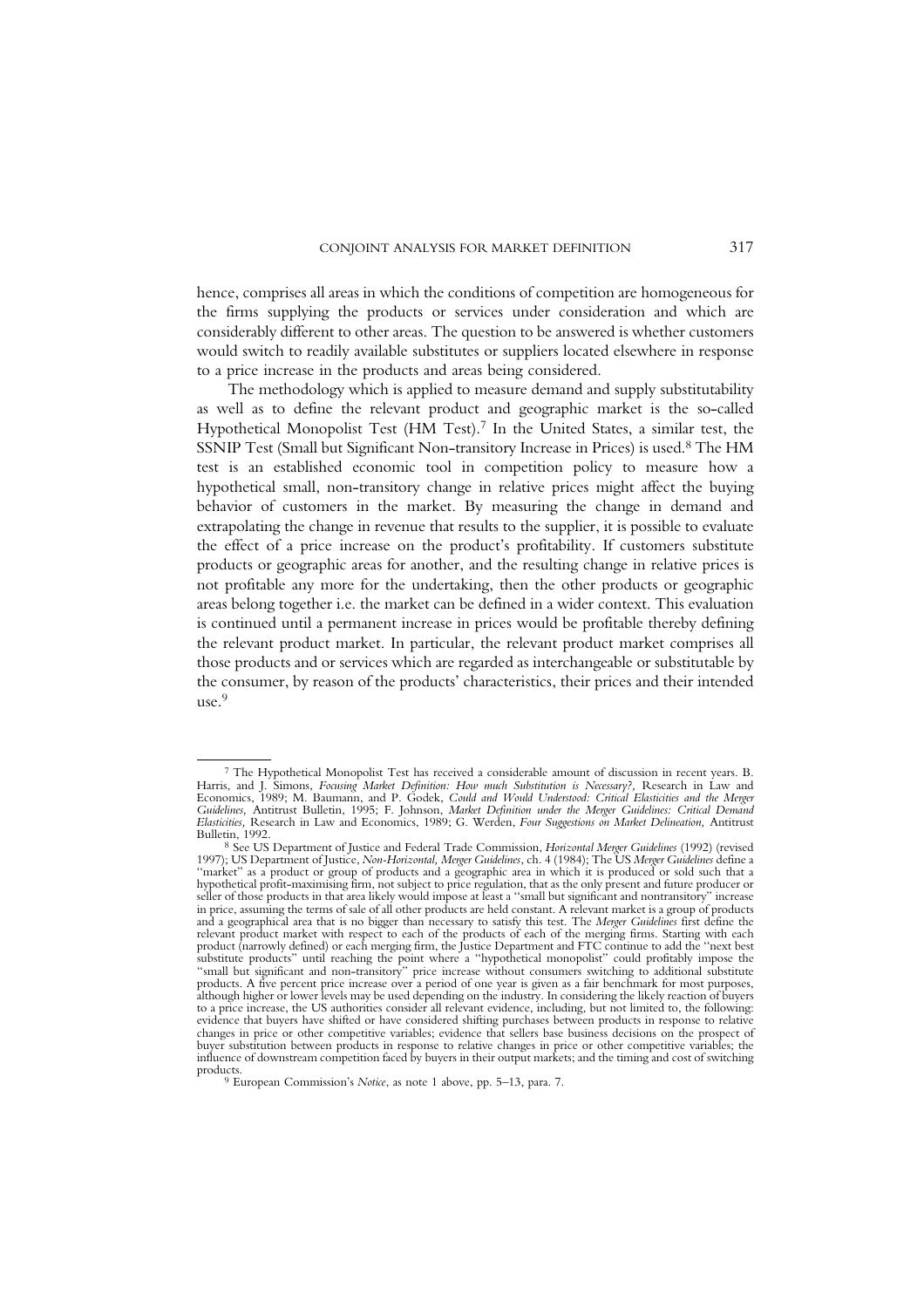This article discusses the practical application of the HM Test and is organised as follows: First, Section II describes the methodology of the HM Test as well as a few other approaches to delineate markets. In the following, Section III elaborates the implementation of the HM test. Section IV discusses how Conjoint Analysis can be applied to implement the HM Test and Section V concludes.

#### II. MARKET DEFINITION AND THE HYPOTHETICAL MONOPOLIST TEST

Firms are subject to three main sources or competitive constraints: demand substitutability, supply substitutability and potential competition. From an economic point of view, for the definition of the relevant market, demand substitution constitutes the most immediate and effective disciplinary force on the suppliers of a given product, in particular in relation to their pricing decisions. A firm or a group of firms cannot have a significant impact on the prevailing conditions of sale, such as prices, if its customers are in a position to switch easily to suppliers located elsewhere. Basically, the exercise of market definition consists in identifying the effective alternative sources of supply for the customers of the undertakings involved in terms of geographic location of suppliers. The European Commission's Notice in paragraphs 16 and 17 refers to a speculative experiment. The Notice states that

``(C)onceptually, this approach means that, starting from the type of products that the undertakings involved sell and the area in which they sell them, additional products and areas will be included in, or excluded from, the market definition depending on whether competition from these other products and areas affect or restrain sufficiently the pricing of the parties' products in the short term.

The question to be answered is whether the parties' customers would switch to readily available substitutes or to suppliers located elsewhere in response to a hypothetical small (in the range 5 percent to 10 percent) but permanent relative price increase in the products and areas being considered. If substitution were enough to make the price increase unprofitable because of the resulting loss of sales, additional substitutes and areas are included in the relevant market. This would be done until the set of products and geographical areas is such that small, permanent increases in relative prices would be profitable.''

The HM Test as defined by the European Commission is a thought experiment, postulating a hypothetical small, non-transitory change in relative prices and evaluating the likely reaction of customers to that increase. Thus, the methodology of the HM-Test focuses on demand as well as on supply substitutability. In practice, the HM Test is a two-step procedure:

- 1. The shift in the amount of consumers who do not buy the product due to an increase in price has to be calculated. This analysis depends on the own-price elasticity of the product or service as well as on the cross-price elasticities of the products or services under consideration.
- 2. A calculation has to take place as to whether the price increase was profitable. This calculation depends on the margin of the product or service in question.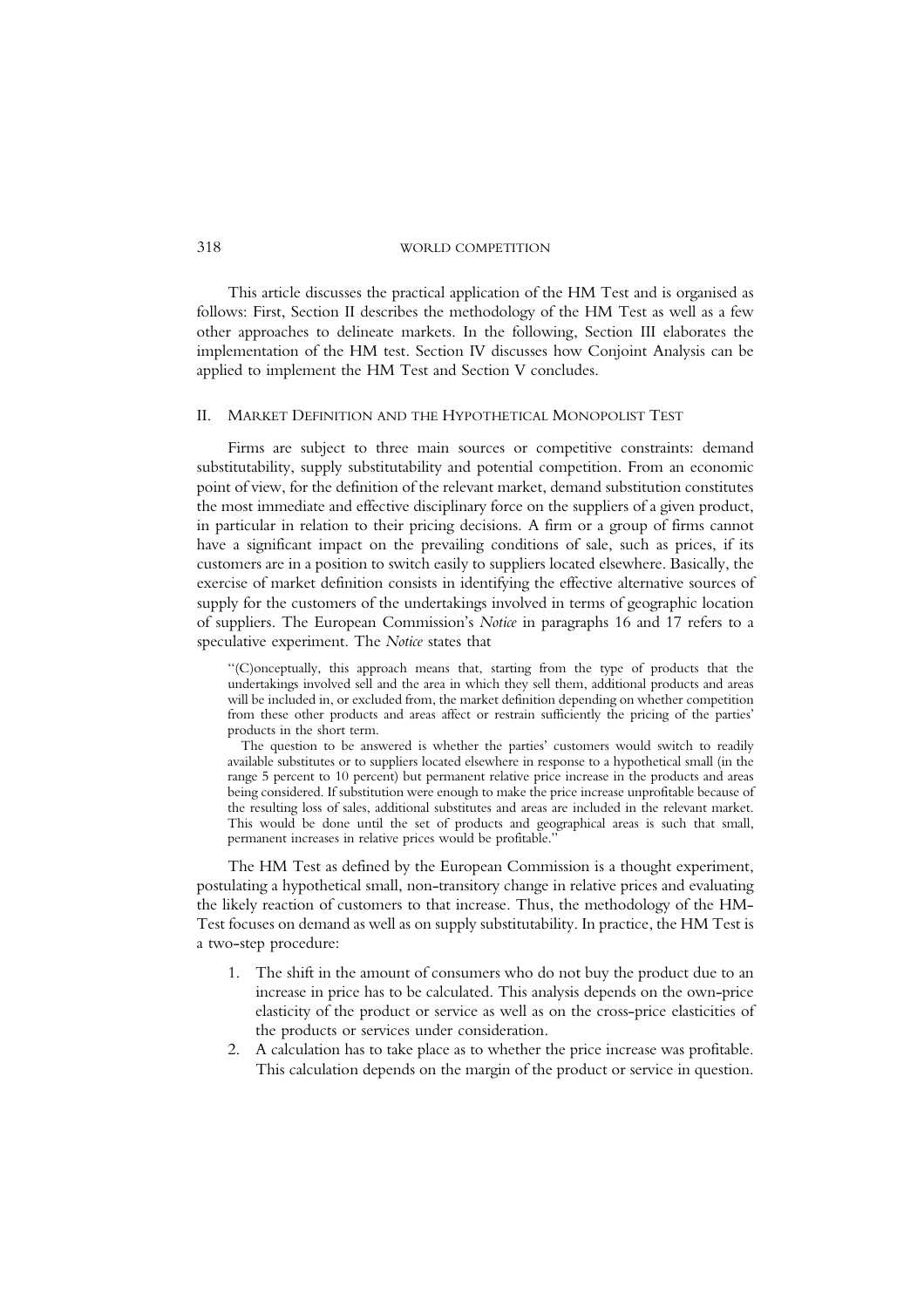Figure 1 illustrates this relationship.



FIGURE 1: EFFECT OF THE PRICE INCREASE

Source: EE&MC.

Before describing the HM test in detail, it should be emphasised that defining a market in strict accordance with the test's assumptions is a demanding task. If customers/consumers are asked directly how they would react to a hypothetical price rise, answers should be treated with caution. In this respect, survey evidence might provide additional information for example, evidence on how customers rank particular products, whether and to what extent brand loyalty exists, and which characteristics of products are the most important ones to their decision to purchase. The main conclusion is that defining a market requires balancing various types of evidence and the exercise of judgement. 10

One of the first components in the application of the HM test is the examination of pricing and pricing related issues. Patterns in price changes can be informative. For example, two products showing the same pattern of price changes, for reasons not connected to costs or general price inflation, could be - although not proof - two products being close substitutes.

Customer reactions to price changes in the past may also be relevant. Evidence that a relatively large proportion of customers had switched to a rival product in response to a relatively small price rise would provide evidence that these two goods are close substitutes. Equally price divergence over time, without significant levels of substitution, would be consistent with the two products being in separate markets.

Evidence on own or cross-price elasticities of demand are also helpful. The own price elasticity of demand measures the rate at which demand for a product changes when its

<sup>&</sup>lt;sup>10</sup> Office of Fair Trading, Market Definition Understanding Competition Law, December 2004, 2.14.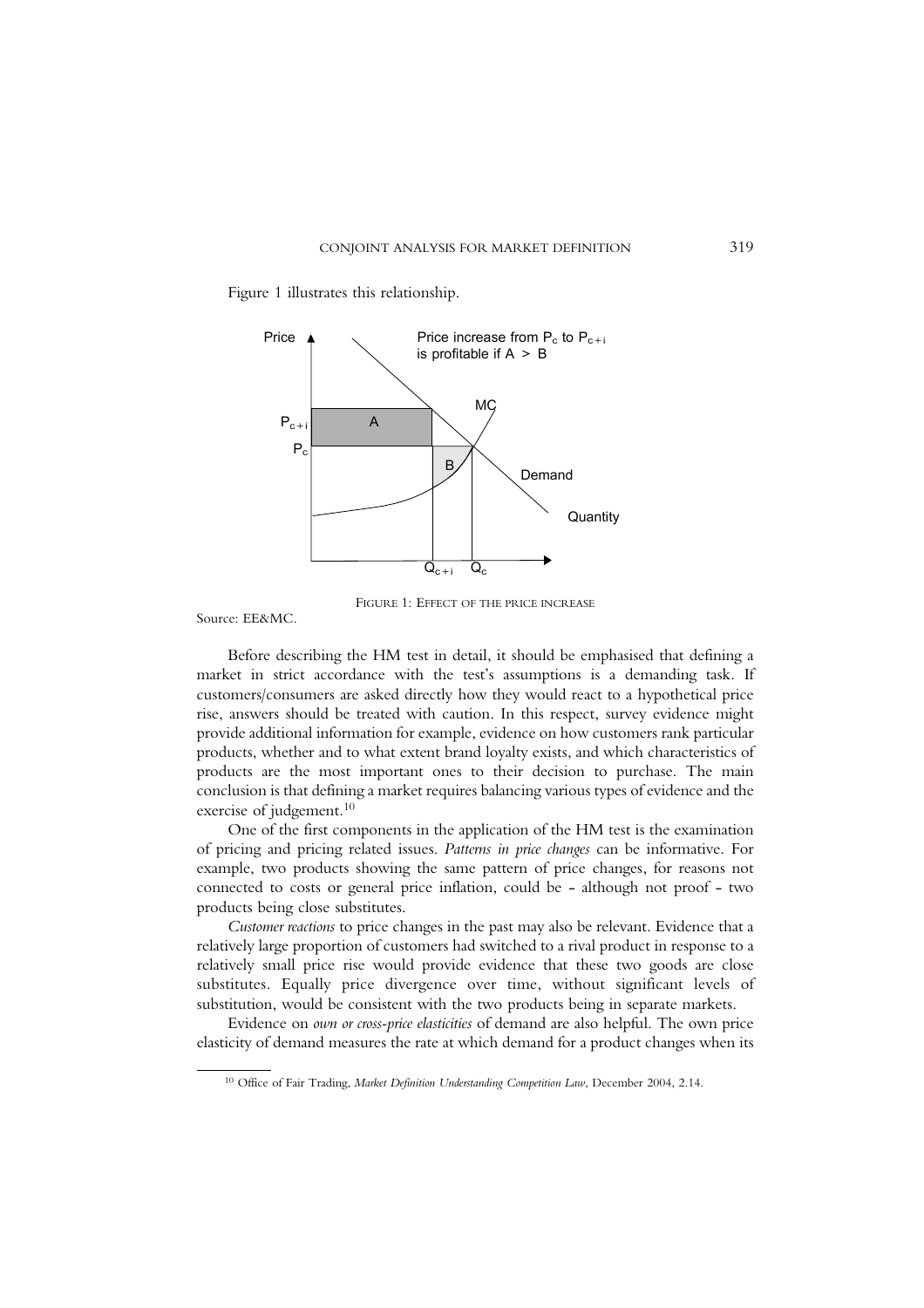price goes up or down. A high price elasticity of demand indicates that a small change in price will result in a proportionately much larger change in quantity demanded; i.e. it is price elastic. Where this is the case, firms will not be able to increase profits by raising price, since consumers would respond to such an increase by switching away. This would be the case even for a hypothetical monopolist. However, the simple statistical observation that over a certain period of time a, say, 10 percent increase in price is associated with a, say, 2 percent decrease in demand does not automatically imply a price elasticity of  $-0.2$ . A number of other variables may probably explain the change in demand. These aspects need to be considered when estimating the own-price elasticity for a certain product from such historical data.

In addition to own-price elasticities, cross-price elasticities might help to understand the competitive constraints exercised by other products or regions. The cross-price elasticity of demand measures the rate at which demand for a product (e.g. a rival product) changes when the price of another product goes up or down. When the own-price elasticity for the product considered, say product A, is high enough to lead one to believe that a hypothetical monopolist would not profitably raise prices of A in a small but significant way, it becomes important to clarify which products exercise a constraint on A. Cross-price elasticities might help to identify the close substitutes (which, together with product A, will become the objects of the next step of the HM Test).11 A high cross-price elasticity of demand suggests that the two goods or services are good substitutes for each other, suggesting that the goods or services are in the same product market.12 Again, as in the case of own-price elasticities, when it comes to estimate cross-price elasticities from historical data one has to carefully consider which other variables are likely to have an impact on the demand of the product under consideration - apart from its price and the prices of substitutes.

A straightforward way to estimate own- and cross-price elasticities in a certain market and thus to implement the HM Test may be to set up an econometric market model and to estimate the elasticities from time series data of prices and sales. However, when dealing with differentiated product industries building econometric models of those markets will rapidly lead to models of very high dimensionality which might render the approach of estimating elasticities from historical data impossible. Suppose for instance to estimate market power in a market characterised by  $n$  differentiated products. This would lead to a specification of an econometric model of  $n$  demand equations where the demand for each product is expressed as a function of the n prices of all products in the market and, say, k exogenous variables. Thus, even with linear or log-linear demands, estimating such a system would imply the estimation of  $n^*(n + k)$ 

<sup>&</sup>lt;sup>11</sup> G. Werden, *Demand Elasticities in Antitrust Analysis*, Antitrust Journal 43, 1998, pp. 363–414, for example, proposes to use the cross-price elasticities to rank the substitutes which might be included into the relev according to the HM Test.<br>according to the HM Test.<br><sup>12</sup> See ibid., and L. Froeb, and G. Werden, *Residual Demand Estimation for Market Delineation: Complications and* 

Limitations, Review of Industrial Organisation 6, 1992, pp. 33-48, for a discussion of some of the problems that can arise.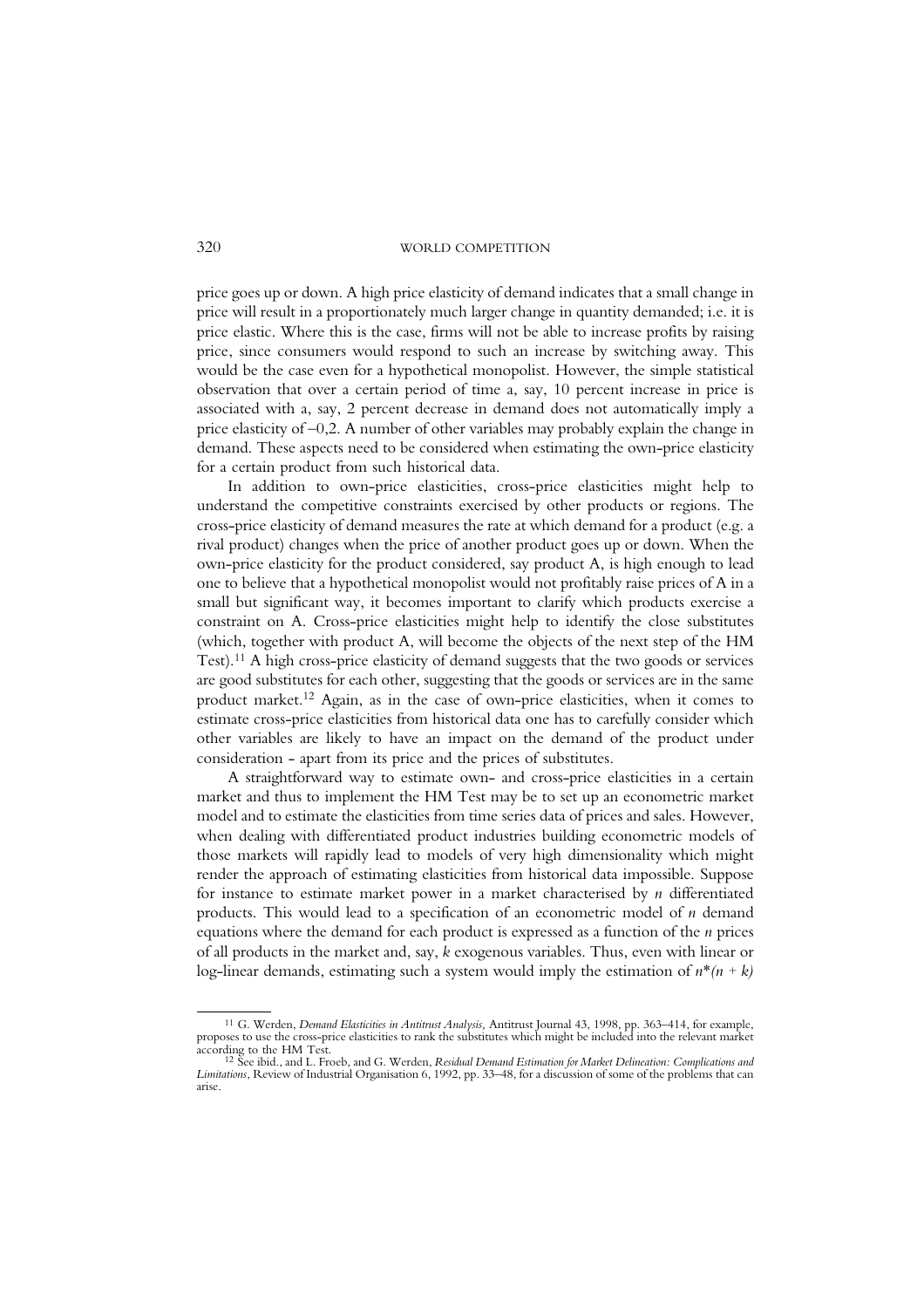parameters since each of the  $n$  demand equations will contain all the  $n$  prices plus the  $k$ additional explanatory variables. Such systems will rapidly become intractable due to lack of sufficient data.13

Another aspect, which needs a cautious treatment, is the appropriate price level. In case an undertaking has already market power it may operate in a market where the current price is substantially different from the competitive price. In such a case, crossprice elasticity for demand might provide misleading information, as prices are likely to have been raised to a level already where demand is relatively price sensitive (i.e. at to or near monopoly levels at the limit of what people are willing to pay). Other products appear to be adequate substitutes when this may not be the case. This phenomenon is known as the "Cellophane Fallacy".<sup>14</sup> In this case, involving cellophane, the US Supreme Court considered that a significant price rise would bring cellophane into competition with other products. This led the Supreme Court to conclude that other products served as sufficiently good substitutes to cellophane, so that cellophane could not be considered as being in a separate market. However, the then current prices were already far above the price that would prevail if the market was competitive.15 To solve the Cellophane fallacy, a price needs to be used that would prevail if the market was competitive. In practice, a benchmarking of prices solves this problem.

In theory, different prices might be an indication for different relevant markets as well. Price discrimination occurs when the same good or service is sold to different groups of buyers at different prices. Significant levels of price discrimination can usually only be sustained where the price discriminating entity has market power. An entity is able to discriminate profitably because it is able to identify a group of buyers who are significantly less able or willing to switch to other suppliers. Differential pricing, however, will not always turn out to be actual price discrimination. Transport costs can result in price differences especially with regard to rural as compared to urban prices. It is common for variations in price to be explained by differences in cost.

As a general rule, the comparison of absolute prices of two (or more) products is not a valid means of determining whether those products are in the same product market. A more useful tool is to look at the *correlation of prices* over time (i.e. to analyse the relative price changes over time rather than to look at absolute prices). If prices are highly correlated, the products may fall within the same market. However, correlation does not tell us much (if anything) about causation. A high correlation coefficient might be explained by the similar underlying factors pushing the changes of both prices

<sup>13</sup> Suppose, for example, one wants to analyse a market with six products and that there are four additional exogenous explanatory variables considered relevant in explaining quantities sold. Then one would have to estimate a system of six equations each containing the six prices of the products and the four additional exogenous variables. That is, there are 60 parameters to be estimated. If there were additional seasonal and cyclical patterns and a trend in the series, as probably often will be the case, data requirements will become even more inflated.<br><sup>14</sup> United States v. El Du Pont de Nemours & Co., 351 U.S. 377 (1956); 76 S.C.t. 994, L. Ed. 1264.<br><sup>15</sup> Essentia

price rise occurs, consumers would tend to switch to poorer substitutes more readily than they would if the price rise had occurred from a significantly lower level (such as would prevail if the market was already relatively competitive).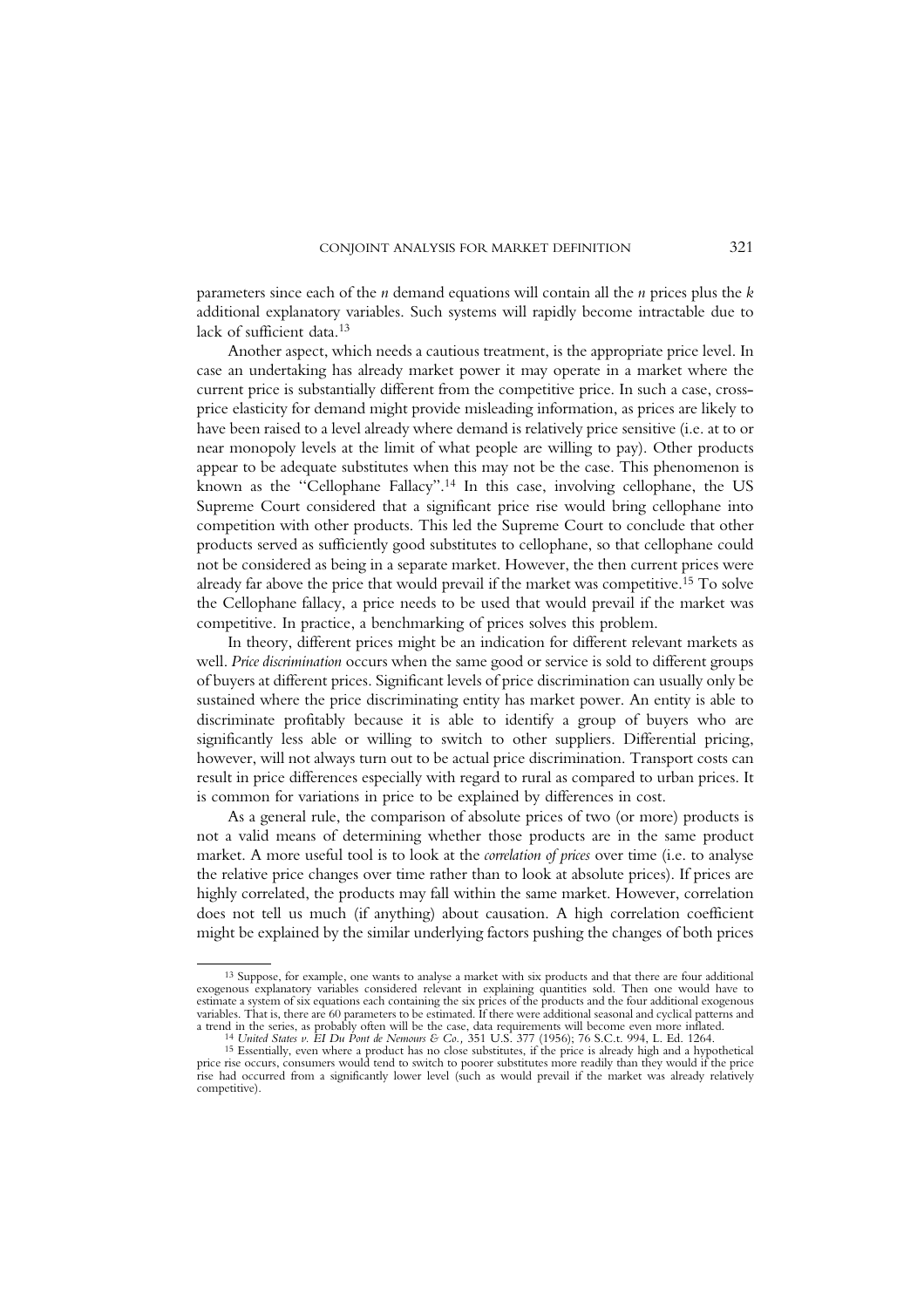while there could be little real competition between the two products. Correlation between prices may diverge or get closer over time, due to such things as changes in underlying costs, or changes in service quality, or a different level of common influence imposed by some other factor. In the absence of being able to explain the price movement, it can be dangerous to draw inferences about market definition from price correlation data.

The speed of adjustment of a product price or geographic area to a price change of another product or geographic area, can also be used as a test for market definition. The test suffers from much the same problems as the price correlation analysis.

Evidence on the price-concentration relationship might be informative as well. Price-concentration studies examine how the price of a product in a distinct area varies according to the number (or share of supply) of other products sold in the same area. These studies are useful where data are available for several distinct areas with varying degrees of concentration. There is usually a high correlation between firms having a high market share and firms having market power. High market shares are, nevertheless, not sufficient of themselves to confer market power. However, where market power appears to be absent but an entity has very high market share, it places an additional burden on the parties to define correctly the relevant product market. Where concentration is very high and prices are not statistically different to those in other areas where concentration is low, this can suggest that: (1) the market has been drawn too narrowly. For example, if a firm had  $100$  percent of a market in location  $X$ , and  $20$ percent of the market in location Y, and prices were not statistically different between X and Y, it may be that either the product or the geographic market definition is too narrow. (2) The market is subject to 'hit and run' entry or firms in nearby markets are able to switch capacity fairly easily, so that the apparently dominant firm has no market power as a result of the ease of supply-side substitution. This issue can be solved by a price concentration analysis.

Other, more sophisticated econometric techniques for aiding in the delineation of antitrust markets are for example "Granger causality tests" and "tests for cointegration". The Granger causality test is a test for feedback effects between two price series, and can be used to determine whether determinants of prices for  $x$  include previous prices for y. It can be used as a test for exogeneity (whether disturbances in y are also influential in causing changes in  $x$ ). On the other hand, the cointegration test is a test of whether or not two series are bound together or, in the long run, will drift further apart. Two series are cointegrated if each "first achieves stationarity after first differencing, but a linear combination . . . is already stationary''.16 Both, the Granger causality and the cointegration tests suffer from problems similar to those affecting tests for correlation.

<sup>&</sup>lt;sup>16</sup> G. Werden, and L. Froeb, *Correlation, Causality, and all the jazz: the inherent shortcomings of price tests for*<br>antitrust market definition, Review of Industrial Organisation, 8; 1993, pp. 329–353, p. 344.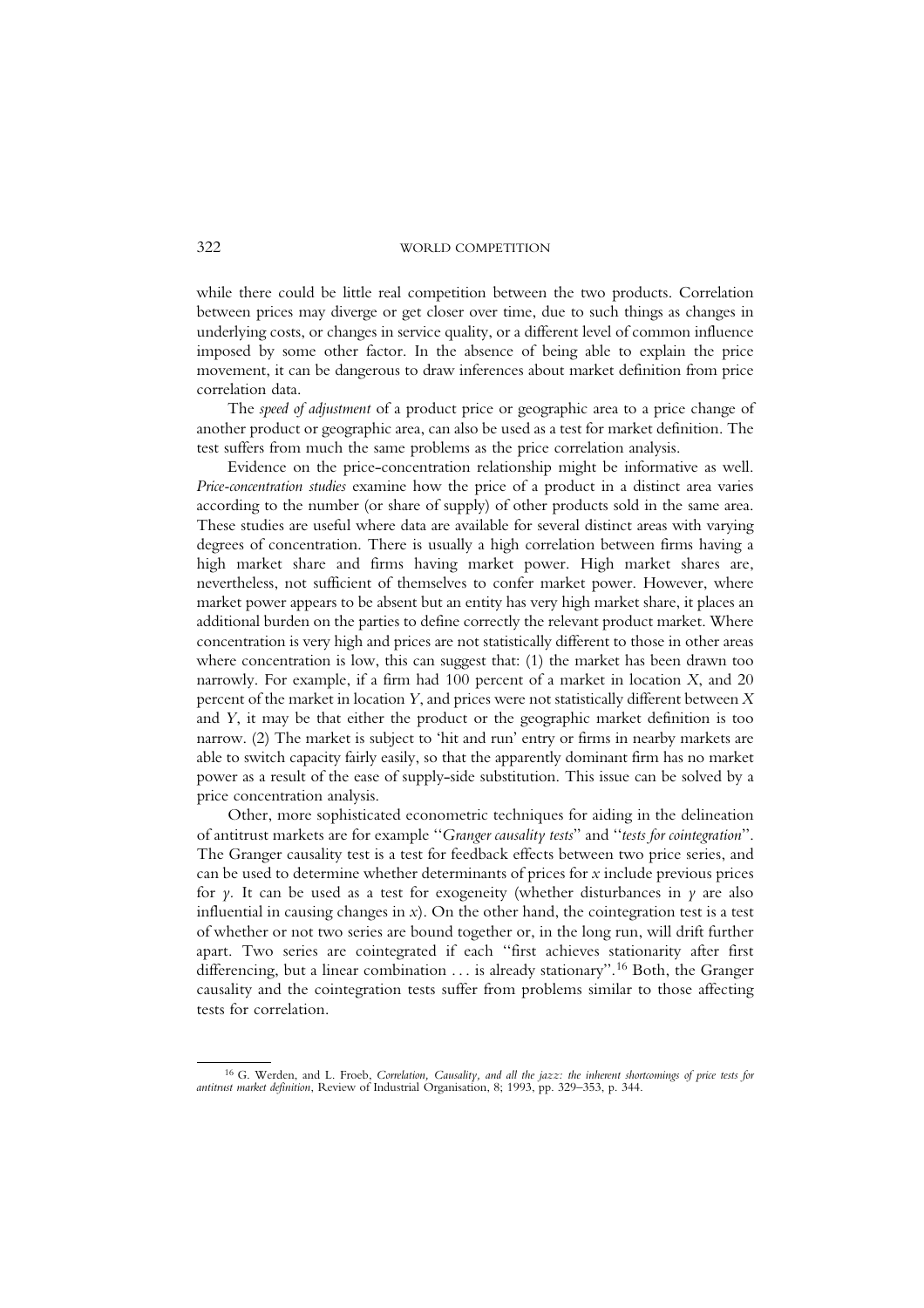Event studies<sup>17</sup> are used to illustrate implications for the expected future profitability or valuation of firms typically resulting in share price movements. Where information is released which indicates a change in a company's competitive position, the information will result in a more or less immediate change in the company's share price. For market definition purposes, relative share price movements of firms competing within, or offering potential substitutes for, products in the candidate market, can provide information about the market's view of the degree of competition between firms or products. Thus, event studies might provide a valuable source of information relevant to market definition.

If firms provide goods or services on the basis of longer term contracts or large volume contracts, the closer the firms will compete with each other. In these circumstances, it would be expected that they work with the same clients. Such client studies do not typically involve econometric tests, and thus provide rather more general evidence than much of what is discussed above.

In some cases critical loss analysis (CLA)<sup>18</sup> may be relevant. One definition of critical loss is the minimum percentage loss in volume of sales required to make a 5 (or 10) percent price increase on a product unprofitable. The critical percentage tends to be lower when an undertaking has a high mark up over unit costs (since each sale lost entails a relatively large loss in profit). However, the fact that an undertaking can set a high mark up might also demonstrate that its current customer base is not particularly price sensitive. These potentially opposing effects might need to be balanced and assessed in conjunction with other evidence (e.g. estimates of elasticities of demand). CLA has been applied in the United States in recent years.

The calculation of the critical loss is a purely arithmetical exercise. The benefit to the hypothetical monopolist from a price increase is the amount of the price increase,  $\Delta p$ , times the quantity that will be sold at the new price,  $(q + \Delta q)$ , i.e.  $\Delta p(q + \Delta q)$ . The cost to the monopolist of the price increase is equal to lost sales, i.e. to the pre-merger margin,  $(p-c)$ , where c denotes average variable cost, times the quantity reduction,  $\Delta q$ , caused by the price increase, i.e.  $-(p-c) \Delta q$ . The critical loss is the percentage reduction in quantity which just balances the benefit and cost of the price increase, that is, for which:

$$
\Delta p(q + \Delta q) = -(p - c) \Delta q \tag{1}
$$

holds.

Solving for the critical loss,  $-\Delta q/q$ , yields:<sup>19</sup>

<sup>&</sup>lt;sup>17</sup> These events may include: earlier M&A activity, announcements about new products or services, technological developments, announcements about changes in regulation, sharp exchange rate changes, etc.  $18$  Its basic idea is simple. One asks, given a certain price increase, what the percentage loss in unit sales would

have to be to render the price increase unprofitable. If the actual loss is less than the critical loss, the price increase would be profitable, otherwise it would not and the definition of the relevant market has to be broadened by further substitutes or geographical areas.

further substitutes or geographical areas. <sup>19</sup> See D. O'Brien, and Wickelgren, <sup>A</sup> Critical Analysis of Critical Loss Analysis, 2003, p. 9.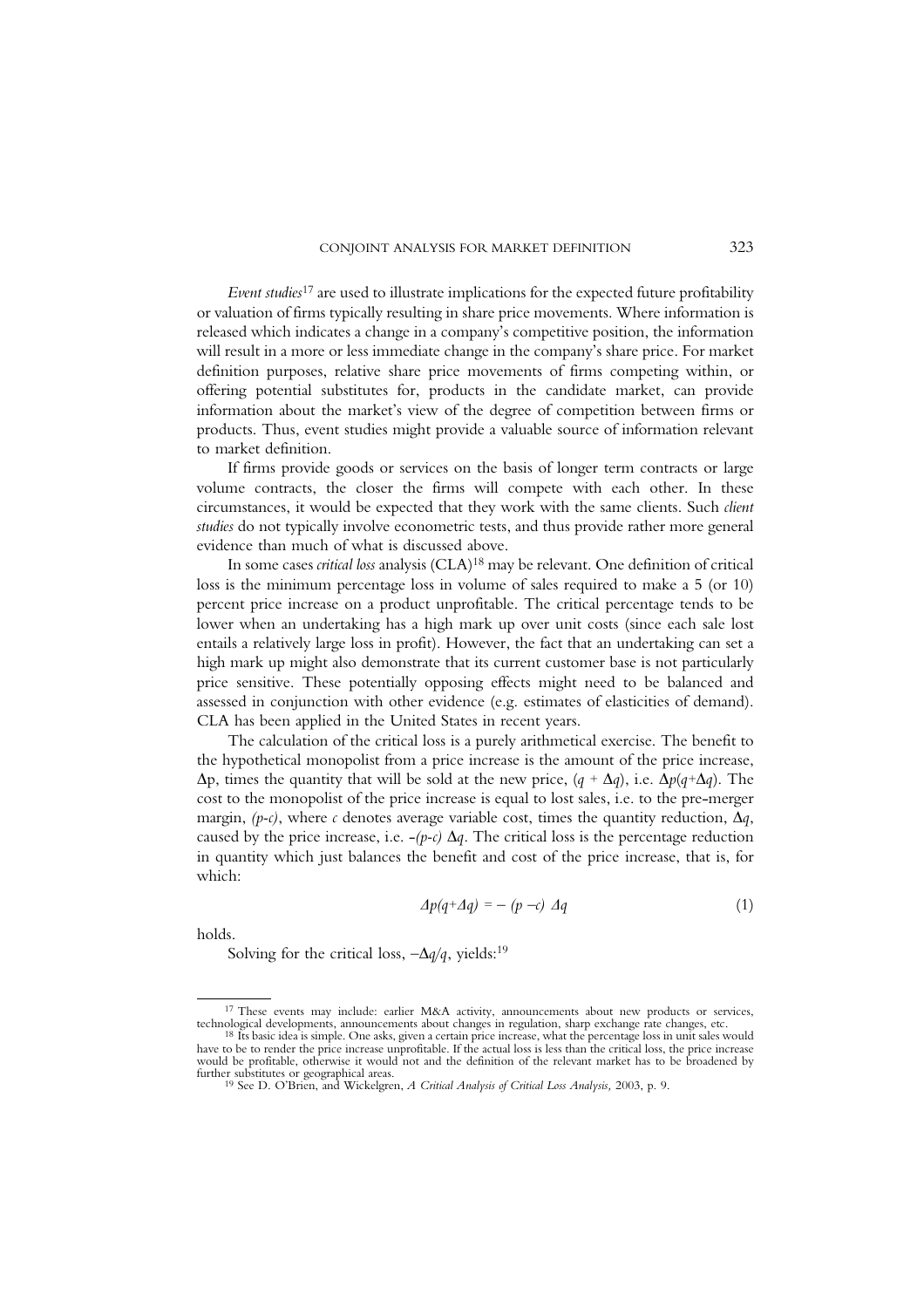$$
-\frac{\Delta q}{q} = \text{Critical Loss} = \frac{\Delta p/p}{\Delta p/p+m},\tag{2}
$$

where  $m = (p - c)/p$  is the contribution margin measured as a percentage of the price. The actual loss in the single-product case can be easily calculated as:

Actual Loss = 
$$
\varepsilon \frac{\Delta p}{p}
$$
, (3)

where  $\varepsilon$  denotes the (own-) price elasticity (commonly just referred to as the "price elasticity'') of demand, which is defined as the percentage change in the quantity demanded that follows a one percent increase in the price of the product.<sup>20</sup>

Thus, if:

Actual Loss = 
$$
\varepsilon \frac{\Delta p}{p} > \frac{\Delta p/p}{\Delta p/p+m}
$$
 = Critical Loss, (4)

a price increase by  $\Delta p/p$  would be profitable and the relevant market has to be augmented. Equation  $(4)$  also indicates that the price elasticity,  $\varepsilon$ , plays a decisive role in the determination whether a price increase would be profitable or not.<sup>21</sup>

In the multi-product case, the analysis is more complex. However, the same basic reasoning applies. If a hypothetical monopolist increases the prices of more than one product, the actual loss is reduced compared to the single-product case because some fraction of the reduction in the demands for the individual products is recaptured by the other products of the monopolist. The extent to which this occurs is measured by the cross-price elasticity or the diversion ratio.

For notational convenience, let us consider the symmetric case of two products, A and B, as an example.<sup>22</sup> The cross-price elasticity between products A and B is defined as the percentage change in the demand for product B when there is a one percent increase in the price of product A.<sup>23</sup> A  $\Delta p/p$  percent increase in the price of product A causes the unit sales of product A to fall by the amount of the price increase times the own-price elasticity of demand, i.e. by  $\epsilon \Delta p/p$ . Similarly, the price increase causes the unit sales of product B to rise by the amount of the price increase times the cross-price elasticity of demand, i.e. by  $\varepsilon_{AB}\Delta p/p$ . Since products A and B are symmetric in this

<sup>&</sup>lt;sup>20</sup> Technically, the (own) price elasticity  $\varepsilon$  is defined as  $\varepsilon = \frac{\Delta q}{\Delta p} \frac{p}{q}$ , where p denotes price and q the quantity of the product under consideration.

<sup>&</sup>lt;sup>21</sup> Indeed, the analysis of the profitability of a hypothetical price increase sometimes is cast in terms of the "critical elasticity",  $\varepsilon = \frac{1}{\Delta p/p+m}$ . See Masseys, *Market Definition and Market Power in Competition Analysis: Some* 

Practical Issues, The Economic and Social Review, Vol. 31, No. 4, October 2000, pp. 309–328, p. 320. This formula for the critical elasticity can easily be derived from equation (4). formula for the critical elasticity can easily be derived from equation (4).<br><sup>22</sup> Symmetry refers to the assumption that prices, quantities and elasticities are equal for both products. The<br>basic argument given above can b

elgren, A Critical Analysis of Critical Loss Analysis, 2003.  $\Delta q_B P_A$ <br><sup>23</sup> The cross-price elasticity  $\varepsilon_{AB}$  between products A and B is defined as  $\varepsilon_{AB} = \frac{\Delta q_B P_A}{\Delta p_A q_B}$ , where  $p_A$  denotes the price of product A and  $q_B$  the quantity of product B.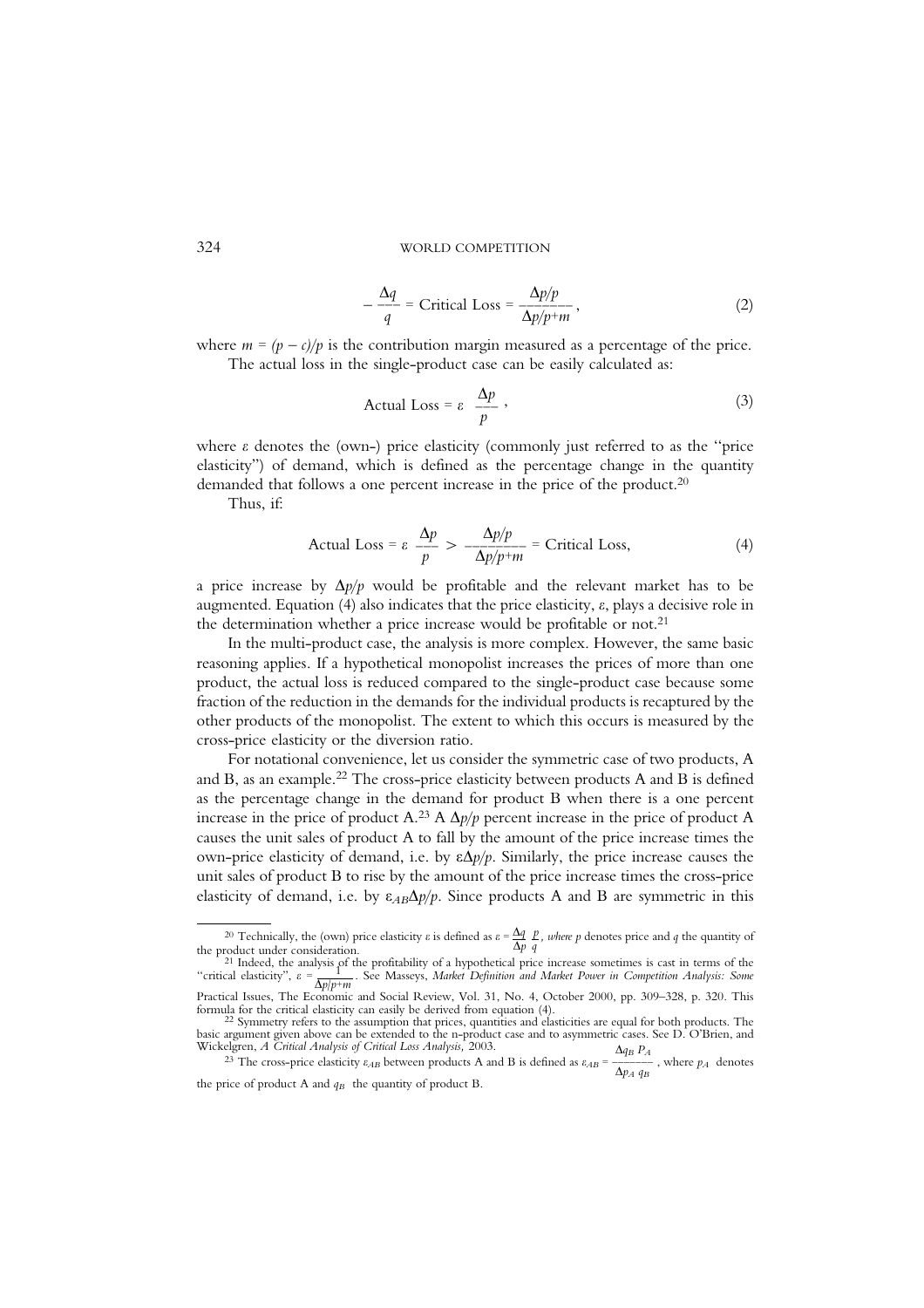example, a  $\Delta p/p$  percent increase in the price of product B causes the unit sales of product B to fall by  $\epsilon \Delta p/p$  and the unit sales of product A to rise by  $\epsilon_{AB} \Delta p/p$ .

Combining both effects, a price increase of  $\Delta p/p$  percent for both products causes a reduction in unit sales of  $(\epsilon - \epsilon_{AB})\Delta p/p$  percent for both products. Thus, the actual loss for the hypothetical monopolist from a  $\Delta p/p$  percent price increase is:<sup>24</sup>

Actual Loss = 
$$
\frac{\Delta p}{p} (\varepsilon - \varepsilon_{AB}).
$$
 (5)

Equation (5) shows that because some of the loss in sales is recaptured by the other product of the hypothetical monopolist, the actual loss of a price increase is reduced compared to the single-product case.

Thus, one can conclude from the discussion above that both the own-price as well as the cross-price elasticities are decisive in evaluating whether a price increase of a hypothetical monopolist would be profitable or not and hence how to define the relevant market. In other words, the eventual change in the profit of a hypothetical monopolist after a price increase can only be answered empirically.

To conclude, the process of market definition is ultimately an empirical matter, although in many cases it can be determined sufficiently accurately without the need for complex econometric studies. Obtaining accurate consumer information through surveys about future (hypothetical) economic behavior is a critical task in the implementation of the HM Test. Econometric techniques that are based on historical data are backward-looking, and thus define markets as they were in the past. In the case of market definition for merger cases these definitions may not hold. Where markets need to be defined by reference to empirical methods, however, it should be done by experts; even apparently simple econometrics can turn out to be very complex.

#### III. IMPLEMENTATION OF THE HM TEST

The HM Test provides a well defined and coherent approach to market definition, but it has to be made operational. Indeed, by its very nature of describing a hypothetical (monopolist) situation it implies that no actual data are available that would allow for a literal application of the test. This hypothetical nature of the test one has to bear in mind when assessing any implementation. In the following, the economics of the HM Tests are elaborated. Within Figure 2, MC represents the marginal cost curve and D the demand curve of the hypothetical monopolist that is formed from the consolidation of a number of firms, which were in competitive equilibrium. The hypothetical monopolist is assumed to inherit a situation where price is initially equal to marginal cost.

The marginal cost at  $Q_0$  is  $MC_0$  and the profit in this situation is Profit<sub>0</sub> which equals the firms' revenues ( $P_0Q_0$ ) minus the total costs incurred in producing  $Q_0$ . The

<sup>24</sup> See D. O'Brien, and Wickelgren, as note 19 above, at p. 12.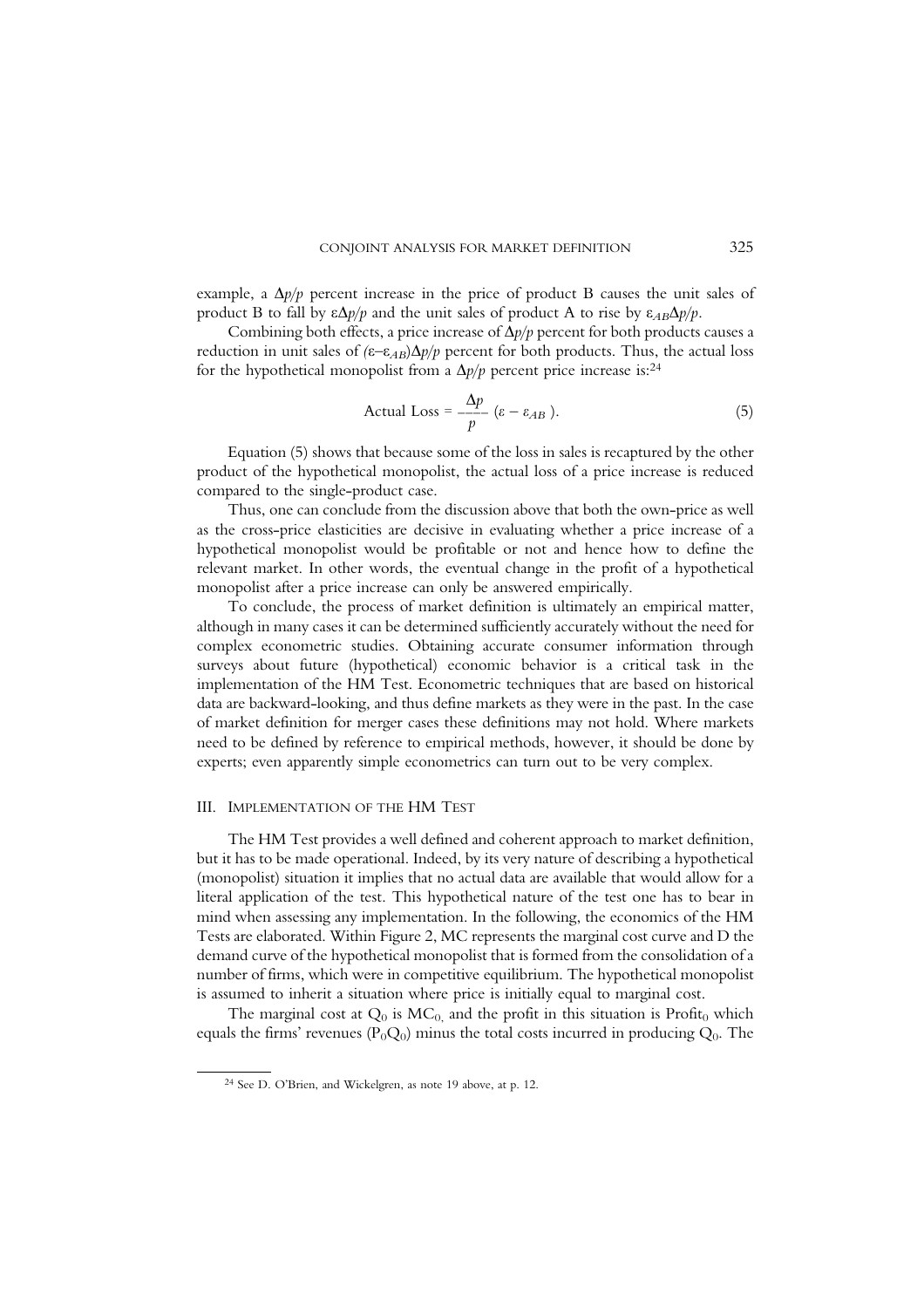total cost covers variable and fixed costs. The variable cost term is equal to  $Q_0$  times average variable cost ( $Q_0$  \* AVC<sub>0</sub>) or the sum of all points along the marginal cost curve  $Q_{\scriptscriptstyle 0}$ from one to  $Q_0$ , this means  $\Sigma M C_i$ . So the profit is defined as: Profit<sub>0</sub> = P<sub>0</sub>Q<sub>0</sub> – Q<sub>0</sub> \*  $\text{AVC}_0$  – Fixed Costs. Figure 3 shows the situation after the hypothetical price increase.

#### FIGURE 2: HYPOTHETICAL MONOPOLIST PROFIT



 $P_0$  = initial price,  $Q_0$  = initial quantity Source: R. H. Frank, Microeconomics and Behavior, 3rd Edn, Boston, McGraw-Hill, 1997.

The increased price is  $P_1$ ; the new quantity is  $Q_1$ ; and marginal costs are MC<sub>1</sub>. Profit<sub>1</sub> is equal to  $P_1Q_1 - Q_1^*$  AVC<sub>1</sub> – Fixed Costs. The conclusion is that the critical loss in sales that would make a given price increase unprofitable is the level that makes firms indifferent between the market prices  $P_0$  and  $P_1$ . So the critical loss is the level that implies that  $Profit_0$  equals  $Profit_1$ . As illustrated, the effects on a firm's profits are determined by the difference between the additional revenue gained from the price increase and the decreased costs caused by a reduction in sales/production and the loss in revenue resulting from a sales reduction. Thus, it is necessary to calculate the profits before and after the price increase in order to determine if the price increase will be profitable or not as well as reactions of consumers on a (hypothetical) price increase.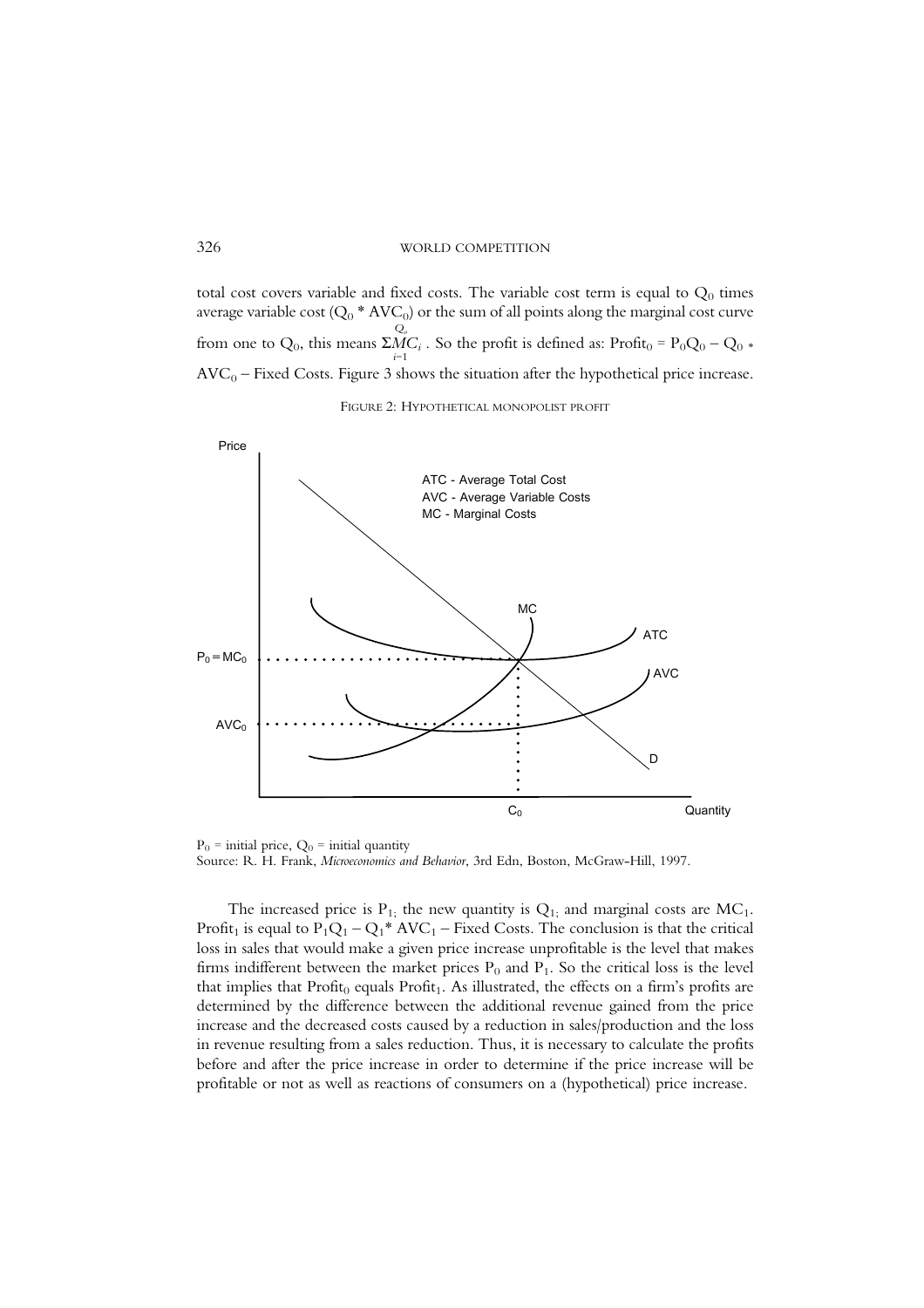

FIGURE 3: HYPOTHETICAL MONOPOLIST PROFIT AFTER PRICE INCREASE Source: R. H. Frank, Microeconomics and Behavior, 3rd Edn, Boston, McGraw-Hill, 1997.

As already discussed, in order to implement the HM test the purchasing decisions of customers need to be evaluated. Probably the most widely used method in price analysis in market research is the so-called "Conjoint Analysis". Conjoint Analysis is an empirical tool, which allows a proper performance of the HM test. Customers buy products not only based on price, but consider in their buying decisions other factors, such as quality, service, past experiences etc. as well. "Smart" customers will almost always deny a question in a simple paper and pencil questionnaire as to whether a customer would accept a price increase in the range of 5 percent to 10 percent. As a consequence, markets would be defined very narrowly. Conjoint Analysis instead examines the benefit a product represents for the customer and values it. Pricing and market segmentation are typical areas where Conjoint Analysis is frequently used. Competition analysis is another one.25

<sup>&</sup>lt;sup>25</sup> The choice-based approach of Conjoint Analysis employing a logit-model is based on D. McFadden,<br>Conditional logit analysis of qualitative choice behavior, in: P. Zarembka, Frontiers in Econometrics, Academic Press, Ne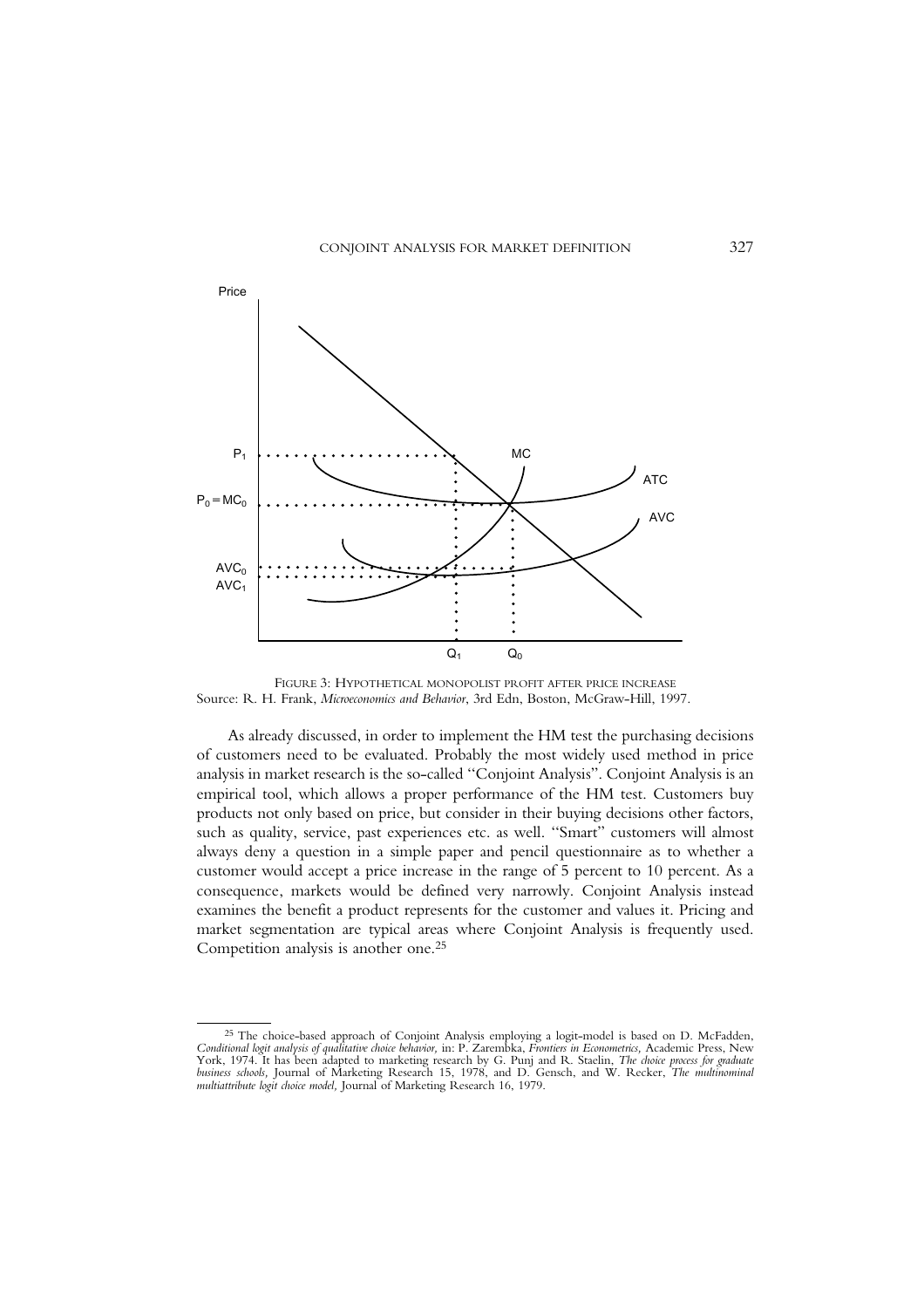#### IV. MODELLING CUSTOMER CHOICE WITH CONJOINT ANALYSIS

The course of Conjoint Analysis follows a well established methodology. 26 Preferably a computer-based Conjoint Analysis is applied to examine the benefit a product represents for the customer and how he or she values it. Different software packages are available to conduct Conjoint Analyses. The software permits analysing the relationship between the prices of a product and the choice behaviour of consumers. Recent years have seen a continuous development within Conjoint Analysis.27 One focus of these extensions has been on the modelling of individual differences in choice-based models based on hierarchical Bayesian methods.<sup>28</sup>

Conjoint Analysis deals with preference intensity and can be used to estimate the best possible predictive validity of marketplace behaviour and consumer reaction.<sup>29</sup> At its heart lies the estimation of a formal model of choice, usually a so-called logit-model. The components of this method are:

- (1) a technique of data collection requiring a respondent to consider ``trade-offs'' among desirable alternatives;
- (2) a computational method which derives "utilities" accounting as nearly as possible for each respondent's choice behaviour.

There are many product attributes for which ideal levels in fact differ from customer to customer like promotional support or brand awareness. For attributes such as convenience, economy, or level of performance, however, it can be assumed that every customer would prefer a product having as high level of each attribute as possible. What is needed in such cases is information about customers "trade-offs". It is relevant to determine how customers value various levels of each attribute and the extent to which they would forego a high level of one attribute to achieve a high level of another. Customers make a selection of different product concepts, which are marked by different sets of characteristics. The price determines the decision to buy a product as well as the possibilities to use it. By carrying out the HM Test with support of Conjoint Analysis, the attractiveness of products or the utilities of each product attribute are determined. The utilities of individual customers are added up and transferred into a

<sup>26</sup> Most studies of conjoint analysis have involved a verbal description of product profiles. Due to increased computing capabilities, ongoing research has developed approaches to integrate virtual reality and conjoint analysis.<br>See, e.g., J. Dijkstra and H. J. P. Timmermans, 1997, *Employing the possibilities of conjoint measureme* 

making tool for virtual wayfinding environments.<br><sup>27</sup> For an overview see, eg., Paul E. Green and V. Srinivasan, *Conjoint Analysis in Marketing: New Developments*<br>with Implications for R*esearch and Practice,* Journal of Wind, Thirty Years of Conjoint Analysis: Reflections and Prospects, Interfaces 31, 2001.<br>28 See, eg., Greg M. Allenby, Neeraj Arora and James L. Ginter, Incorporating Prior Knowledge into the Analysis of<br><sup>28</sup> See, eg., Gre

*Conjoint Studies,* Journal of Marketing Research 32, 1995; Greg. M. Allenby and James L. Ginter, U*sing extremes to*<br>*design products and segment markets,* Journal of Marketing Research 32, 1995; Peter J. Lenk, Wayne S. D

experimental designs, Marketing Science 15, 1996.<br><sup>29</sup> For a discussion of Conjoint Analysis see, e.g., D. Aaker, et al, *Marketing Research*, 8th Edn, Wiley, 2003;<br>A. Gustaffsson, A. Hermann, and F. Huber, (Eds), *Conjoin* Berlin, 2000.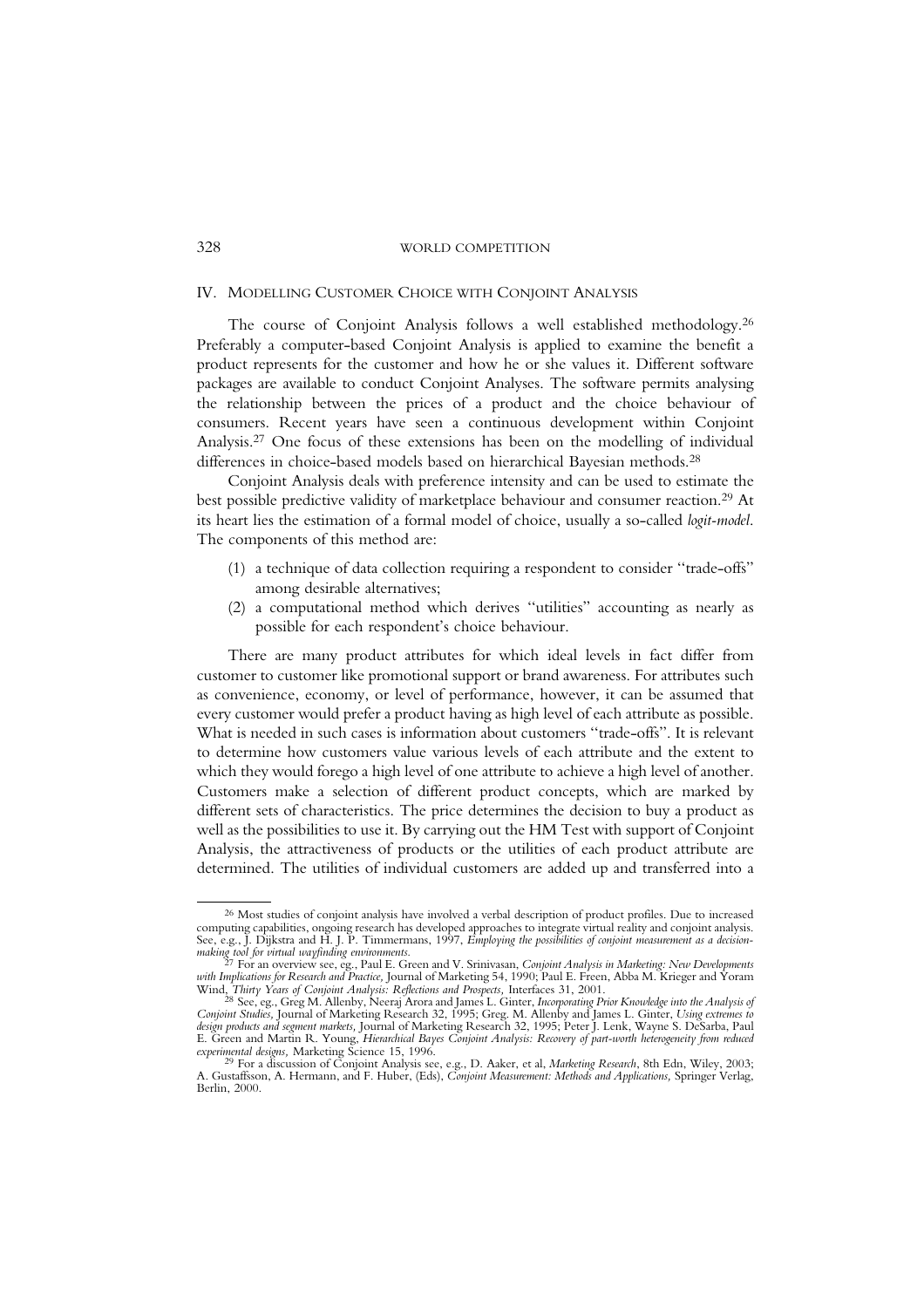demand curve. The result of a Conjoint Analysis is a demand curve/function, which is used to examine hypothetical price changes and their effect on demand.

With the implementation of the HM Test, in most studies the so-called "Choice-Based Conjoint'' Analysis (CBC) is applied. CBC software provides all the tools needed to conduct a choice-based conjoint study: a questionnaire module for designing and conducting PC-based interviews, three analysis modules, and a market simulation module for testing "what if" scenarios. The output is used by the market simulation module, which estimates the share of choice for products that are made up of combinations of the study's attributes. The main characteristic distinguishing choicebased from other types of Conjoint Analysis is that the respondent expresses preferences by choosing concepts from sets of concepts, rather than by rating or ranking them. 30 Within the framework of the HM test, a Conjoint Analysis is carried out as follows: on the basis of the products in question, a questionnaire is designed and programmed; attributes and interviewees have to be selected. Below is a scheme of the key processes.





FIGURE 4: HYPOTHETICAL MONOPOLIST TEST STEP 1

Source: EE&MC.

Step 2: Calculation of Profitability



FIGURE 5: HYPOTHETICAL MONOPOLIST TEST STEP 2

Source: EE&MC.

<sup>&</sup>lt;sup>30</sup> W. Desarbo, and V. Ramaswamy, Market Segmentation with Choice-Based Conjoint Analysis, Marketing Letters 6:2, 1995.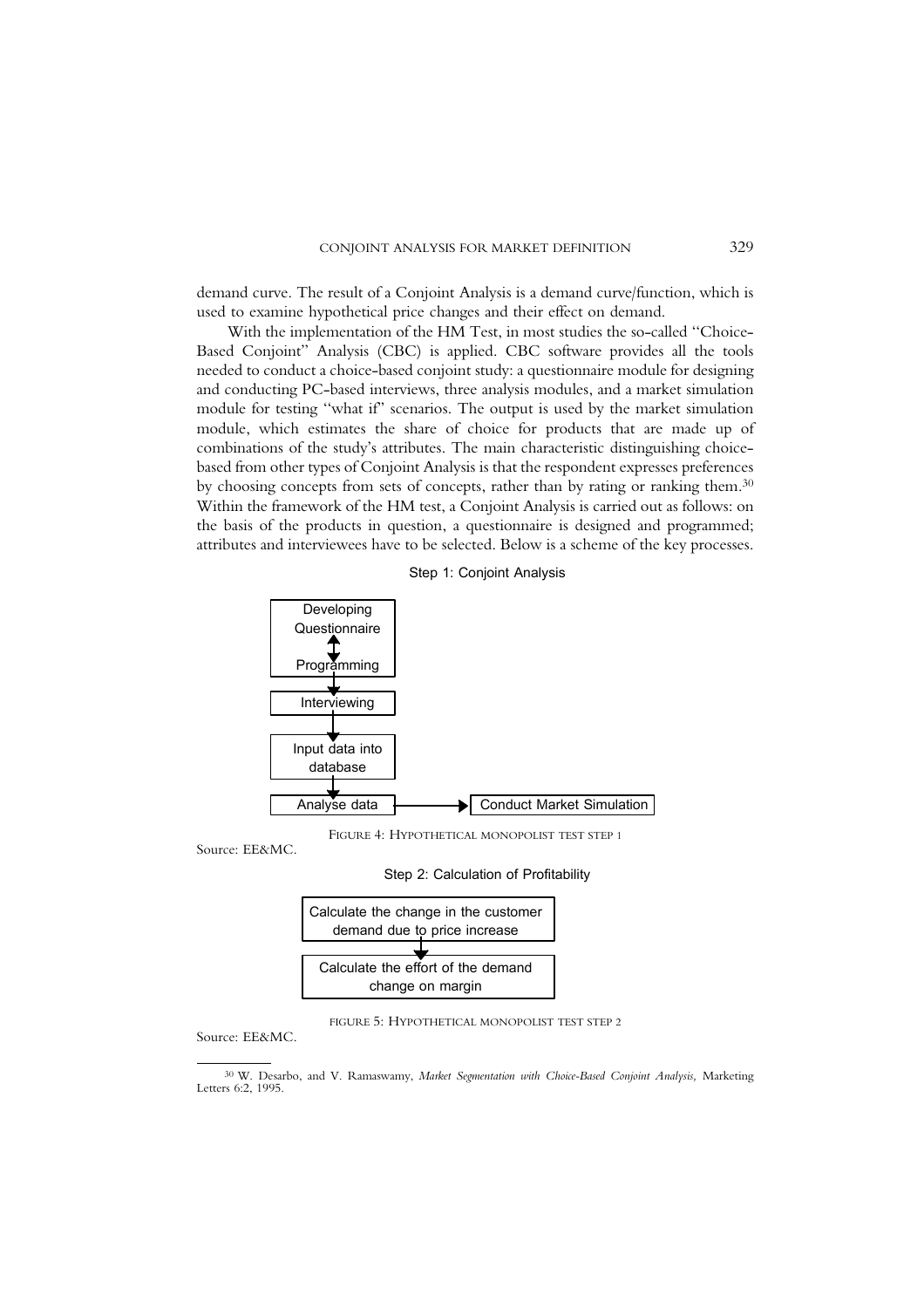#### STEP 1: CONJOINT ANALYSIS

The basic idea of Conjoint Analysis is to confront the customer with different product concepts characterised by varying specifications of their attributes. The methodology described here is based on the assumption that consumers' choices are the result of a trade-off between different levels of utility derived from different products. Although it may not be possible to describe this trade-off explicitly it can be revealed by choosing between different product concepts. These choices allow researchers to draw inferences about the implicit importance of certain product features to the respondent.

Within Conjoint Analysis different product options characterised by a variety of different attributes, only one of them being its price, are presented. Consumers are asked to evaluate these different product concepts. This evaluation is often done by binary choice, i.e. by presenting two different product concepts to the respondent and asking him to make a decision for one of the two. $31$  Figure 6 shows an example of such a choice question.<sup>32</sup>

| <b>Viscose</b>                              | Lyocell                                                              |
|---------------------------------------------|----------------------------------------------------------------------|
| The fibre is                                | Wet tenacity is                                                      |
| biodegradable                               | essential                                                            |
| €1,20/kg                                    | €2,25/kg                                                             |
| (US \$ 1,47/kg)                             | (US \$ 2,76/kg)                                                      |
| The level of quality is<br>high and steady. | The quality of fibres<br>is low (e.g. causing<br>standstill period). |

FIGURE 6: EXAMPLE OF A CONJOINT QUESTION

Source: EE&MC.

Thus, Conjoint Analysis is based on a formal, structural model of consumers' choice which implies that

consumers aim to satisfy a need. This need is satisfied by the utility derived from the consumption of the product and its perceived attributes;

<sup>&</sup>lt;sup>31</sup> The choice-based approach of Conjoint Analysis employing a logit-model is based on D. McFadden,

Conditional logit analysis of qualitative choice behavior, in: P. Zarembka, Frontiers in Econometrics, Academic Press, New York, 1974. It has been adopted to marketing research by G. Punj and R. Staelin, *The choice proces*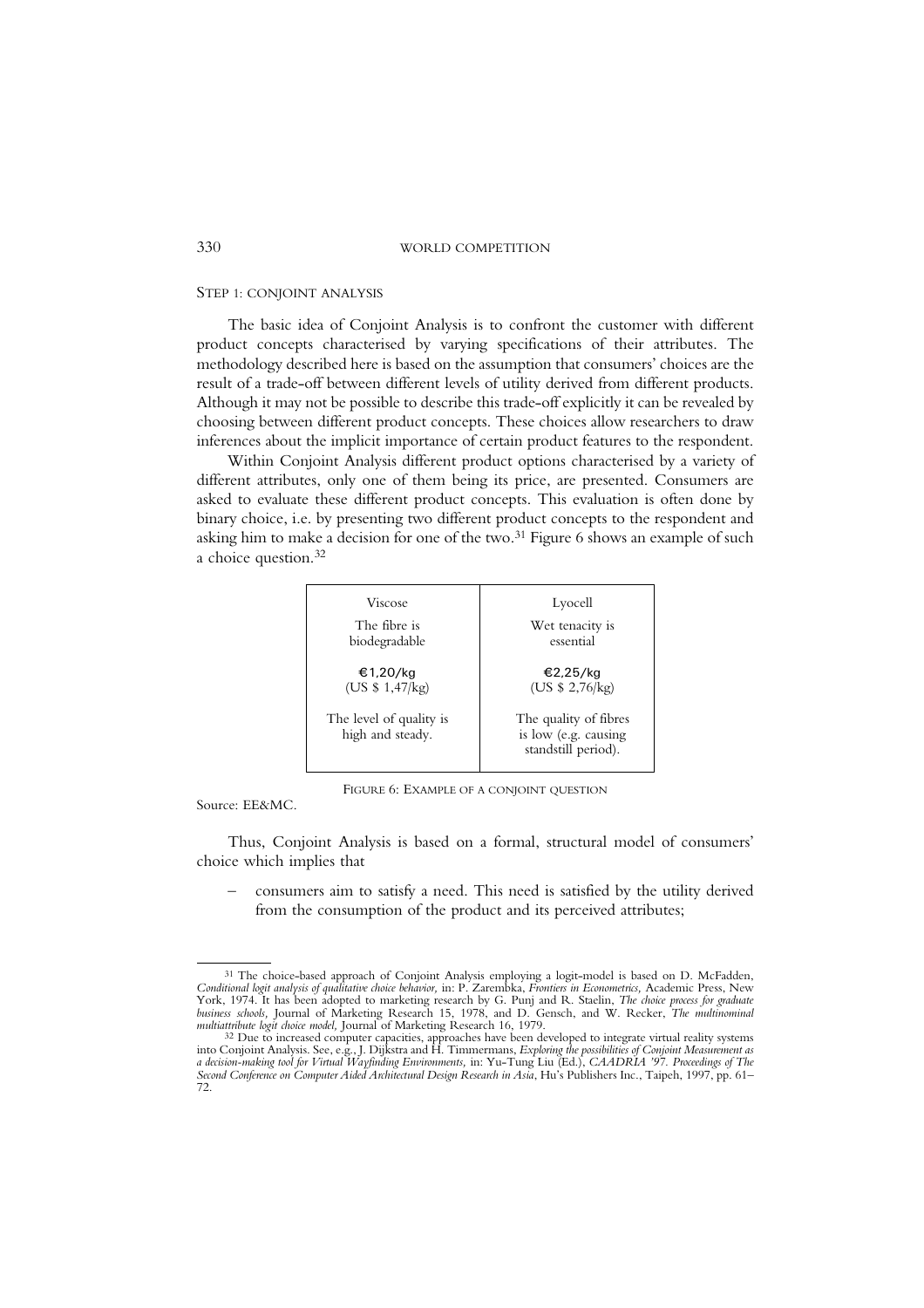- the comparison of the benefits and costs of the different product concepts lead to a preference towards the product;
- the buying intention becomes an actual buying decision by devoting real resources to it.

The reasons that Conjoint Analysis is especially well suited to estimate price sensitivity of demand within the HM Test are

- the possibility to jointly consider the elements relevant to a consumer's buying decision;
- the high similarity of the choice decision with real buying decisions. It is because of this realistic choice situation that respondents are supposed to give very valid responses of their true preferences and buying motives.

Conducting a Conjoint Analysis reveals the attractiveness, called the "partworths'', of each attribute of the product to the respondent. The sum of the partworths of the combined product features gives the utility of that certain product concept to the consumer. The wording "conjoint" relates to the fact that relative utilities of certain product features might not be measurable if considered separately but that a joint consideration of the different product features will reveal the relative utilities of the distinctive features.

Since within Conjoint Analysis in accordance with legal requirements each product concept is characterised by the product, its price, quality, and its intended use, the application of various "what if" scenarios allows estimating the importance of these product features when the price is changed. In these simulations, the part-worths of each attribute of the products are evaluated. The sum of all part-worths of the attributes of a certain product determines its utility from the point of view of the consumer. Finally, these utilities of different product concepts derived from the choices of the respondents can be aggregated to conduct market simulations of different, hypothetical price scenarios. Based on the choices of the respondents, the hypothetical changes in demand for a certain product after a hypothetical price change are estimated. The market simulation module allows the analyst to determine the products considered in different scenarios of competition, to evaluate the part-worths based on these scenarios, to aggregate the utilities of the products and to model the behaviour of the respondents within this market.

Figure 7 illustrates the relative importance of the attributes of the products under consideration in the fibre example. It shows that the product itself is the most important aspect in the choice of customers with a weight of 41 percent in his decision process. Quality contributes to 22 percent and price to 32 percent to the decision. Intended use is of only minor importance in shaping the choice of the customers with a weight of 5 percent.

Figure 8 shows the effect of a 5 percent price increase on demand in the fibre example. The price response function is not very steep implying that a price increase leads only to minor reduction in demand.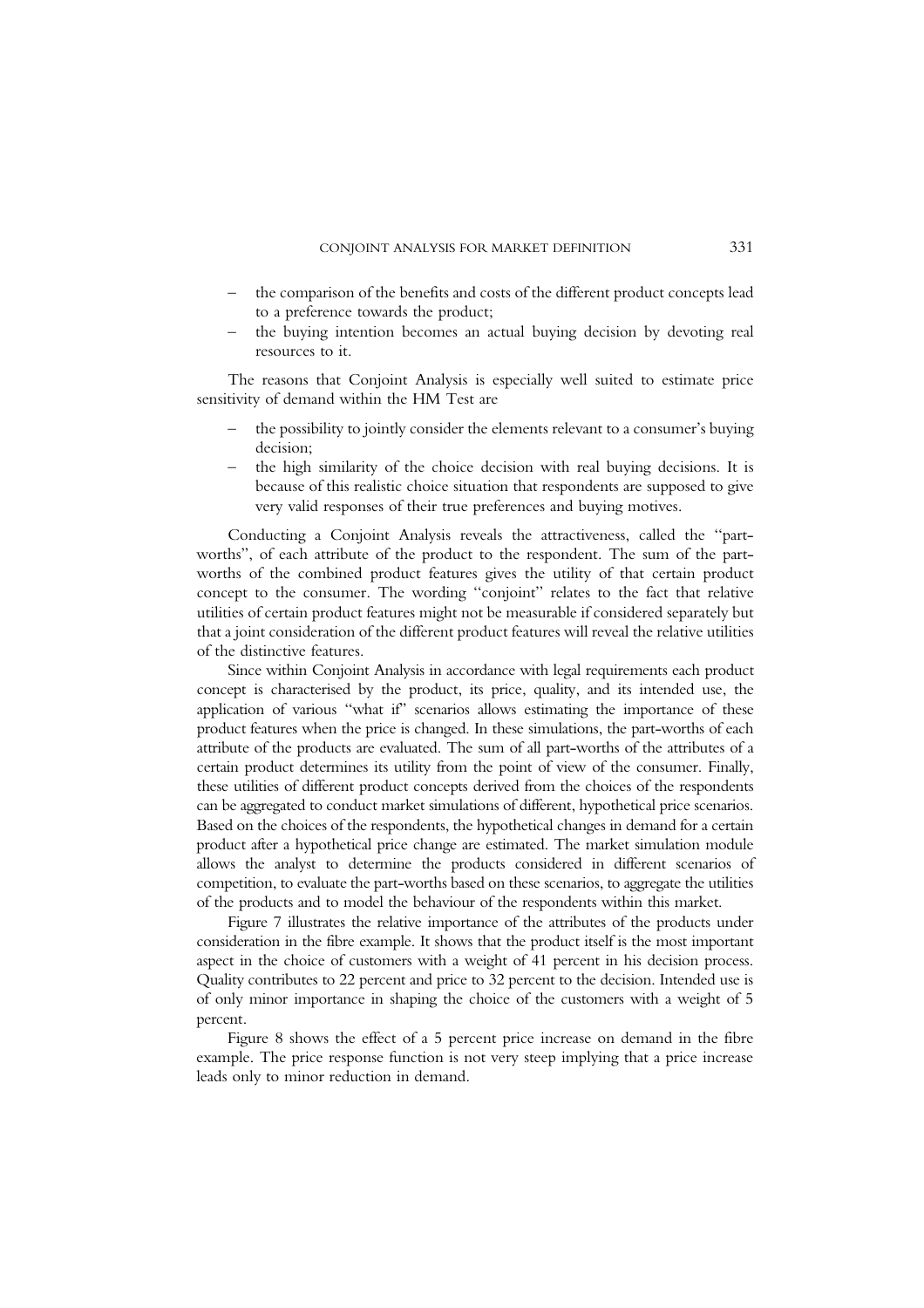

FIGURE 7: RELATIVE IMPORTANCE OF THE ATTRIBUTES IN THE FIBRE EXAMPLE Source: EE&MC.



Change in demand of fibre A

FIGURE 8: PRICE RESPONSE AFTER A 5% PRICE INCREASE IN THE FIBRE EXAMPLE

The two theoretical concepts fundamental in this methodology are the concept of a utility function for individual product concepts and a preference function summarising the utilities derived from the different product concepts which can be used for market simulation purposes. These two concepts will be discussed briefly.

Estimation of the utility functions: The first step in applying the above sketched decision model is to derive the utility functions. The utility function maps the

332 WORLD COMPETITION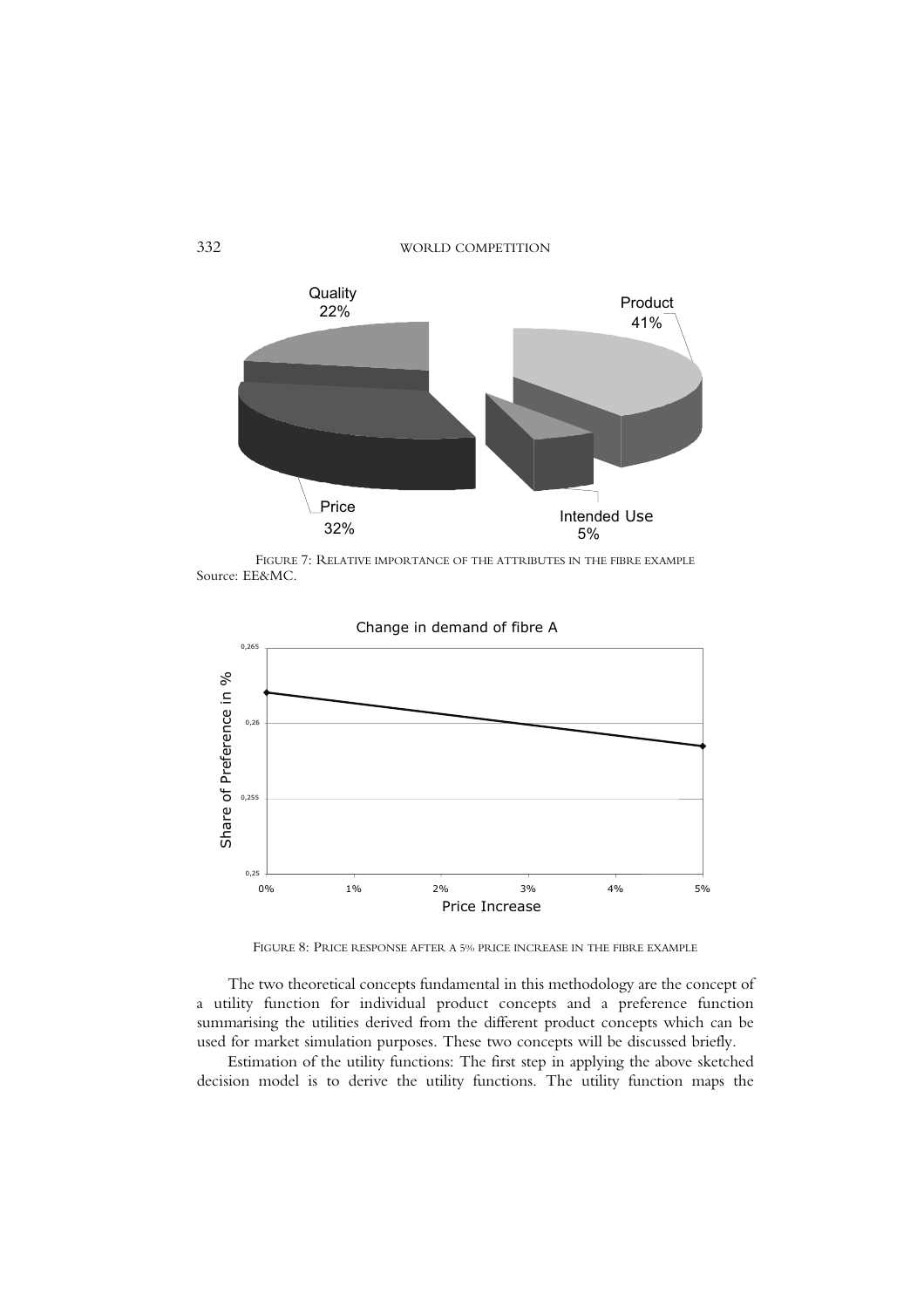specifications of the different product attributes onto a value called the utility of this particular product concept. This mapping reveals how the different attributes are valued by consumers. A basic assumption is that consumers would like to have a level as high as possible of the levels of the product's attributes such as to maximise their utility.

Consumers choose between differing concepts of products. During the Conjoint Analysis respondents are confronted with product concepts which consist of one particular specification of either all attributes (full profile method) or a selection of them (fractional design). Conjoint Analysis estimates the part-worths of each product attribute from the choice decisions of the respondents. Preferences are a linear combination of the part-worths of the product's attributes. That is:

$$
U_{ij} = \alpha_j - \beta p_i + \gamma x + e_{ij}, \qquad (6)
$$

where  $U_{ii}$  denotes the consumer j's utility derived from product i,  $\alpha_i$  is a constant basis level of utility,  $\beta$  is a parameter of the consumer's price sensitivity,  $p_i$  the price of product *i*, *x* a vector of other product attributes,  $\gamma$  a vector of the part-worths of these attributes, and  $e_{ii}$  a random component, which can be either unobservable product characteristics or (equally unobservable) subjective preferences of the consumer. The estimates of the utility function are deduced indirectly from the choice decisions of the respondents. The choices of all respondents are seen as the realisations of a common decision model and based on these realisations, the choice model is estimated.

Preference function: From the utilities derived from certain product concepts one can calculate the share of preferences a certain product concept receives within a given set of products. The share of preferences of a certain product is related to a logistic transformation of the individual utilities. The utilities are rescaled such that the sum of the (antilogs of the) utilities of all products equals 100. Thus,  $P_i$  denotes the probability that product  $i$  will be chosen.

$$
P_i = \frac{u_i}{\sum_{t \in C} u_t},\tag{7}
$$

where  $P_i$  denotes the share of preferences of product i., C is the set of possible choices and  $u_t$  is the utility transformed by the logistic function.

The model implies that consumers do not always choose the product yielding the highest utility, but that this product has the highest probability of being chosen.

From the part-worth of the attribute "price" the price elasticity of the product under consideration as well as the cross-price elasticise are readily computed. These, in turn, can be applied to evaluate the competitive constraints of the products in the market on the product under consideration and to implement the HM Test to define relevant product and geographic markets.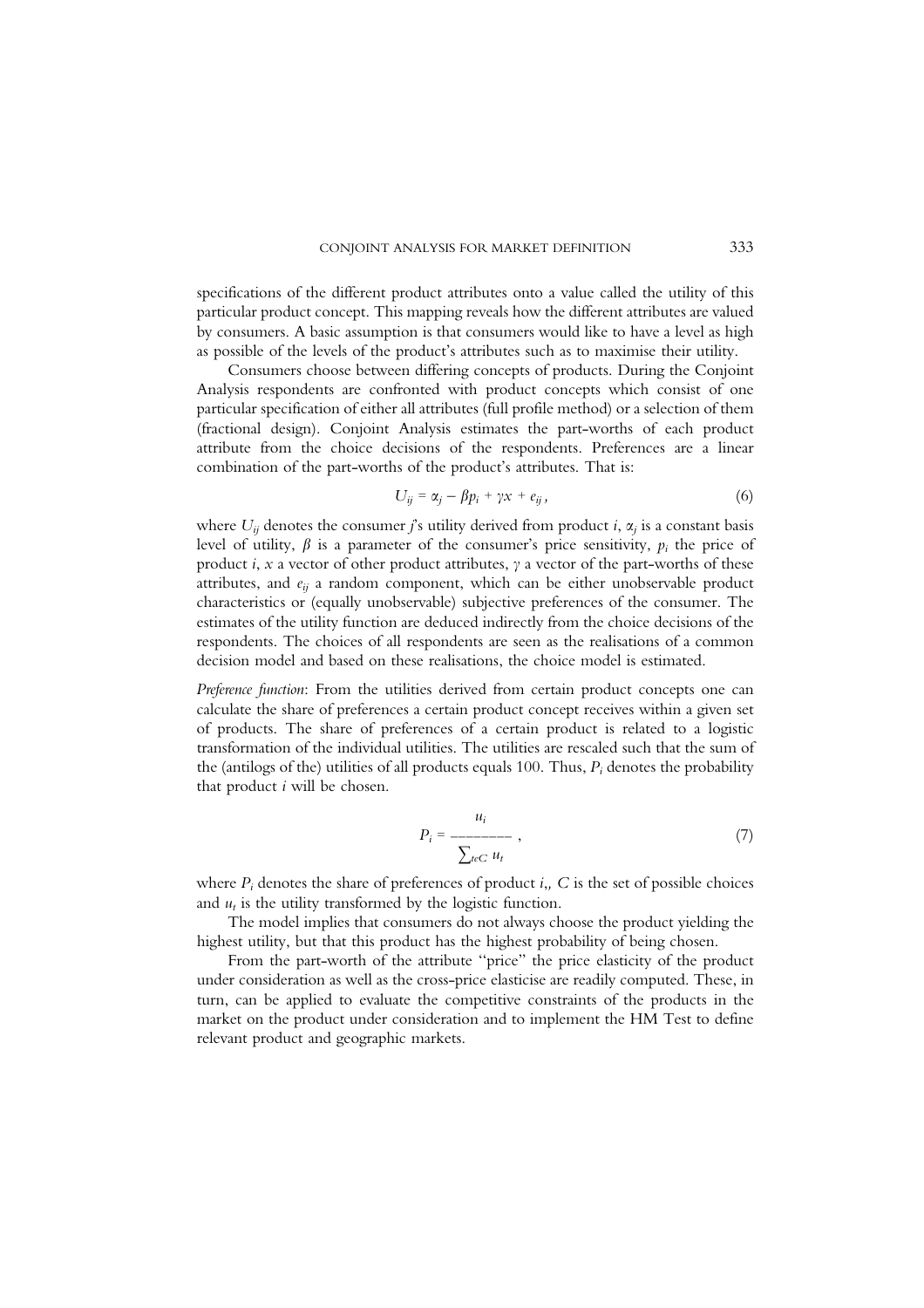#### STEP 2: CALCULATION OF PROFITABILITY

The calculation of the profit of a hypothetical price increase is the second step in the application of the HM Test after the estimation/calculation of the price elasticity on the demand side took place. Both, the (likely) decrease in demand as well as the change of the contribution margin in case of a hypothetical price increase, are influencing the profit/loss situation. To calculate the profits, turnover data (NOS—Net Outside Sales) as well as variable cost data (TDC—total direct costs) are required. These data are provided by the company under investigation. TDC or the equivalent of Cost of Goods is the sum of the cost for raw material, packaging material (e.g. bottles, labels), conversion costs to finished products (e.g. labour cost, machine depreciation), and delivery cost (e.g. transportation and warehousing cost from the manufacturing plant to the customers warehouse). Costs for marketing are included in the TDC as well.

The volume of the product is defined in statistical units (SU) upon which the accounting system of the company is based. This converts amount of product sold into a common measure, i.e. statistical units.

The contribution margin is defined as NOS minus TDC. The profit or loss of the hypothetical price increase is calculated by comparing the contributions margins before and after the price increase.

After the provision of the accountancy data by the company, the profit or loss of the hypothetical price increase is calculated on the basis of the following steps:

- ± First, the reduction in volume in SU (Statistical Units) calculated by means of the price elasticity using the market simulator with the conjoint analysis.
- Secondly, change in turnover (NOS) is calculated. In most cases, a price increase for the product under investigation results in a reduction of the purchase likelihood. This figure is used to calculate the reduction in volume terms. The hypothetical volume is multiplied with the price resulting in the new, hypothetical turnover.
- In a next step, changes in total direct costs (TDC) are calculated. This is done by reducing the TDC of the base scenario by the percentage in changes of demand which results in hypothetical TDC.
- Finally the hypothetical profit has to be identified. The hypothetical profit is calculated as hypothetical NOS minus hypothetical TDC.

If this profit is lower than the profit before the price increase, a price increase is obviously not profitable for the company, which proves that the relevant market is wider. Other products in the consumers' choice set exercise a competitive constraint on the product under consideration.

If the profit is higher than the profit before the price increase, the price increase is profitable. This means that substitutability is not enough to constrain a hypothetical monopolist. Thus, the relevant market has to be defined narrowly.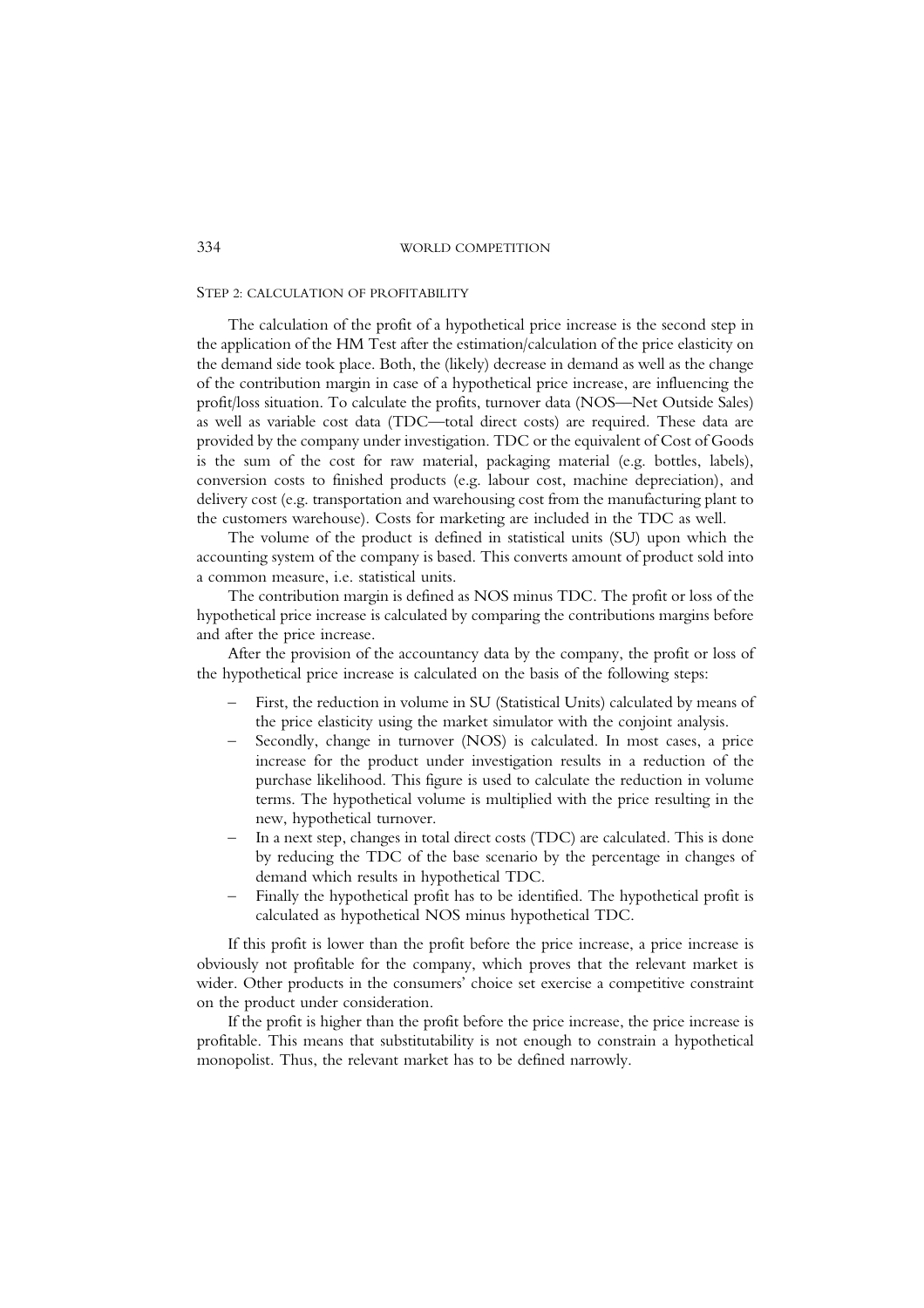#### V. CONCLUSION

Recent years have seen a growing number of quantitative empirical tools to perform market definitions in competition and merger cases. Although these statistical and econometric methods are of great value in clarifying market definition issues they face some crucial practical problems.

In this article, empirical techniques how to implement the Hypothetical Monopolist Test were discussed. In particular, the practical application of a modern market research methodology, Conjoint Analysis, was discussed. Conjoint Analysis constitutes an empirical method which is particularly well suited to estimate the effects of a hypothetical price increase on demand and hence on profits of a firm. It offers a well established econometric tool which can be applied in practice to implement the Hypothetical Monopolist Test in order to define the relevant product and geographical markets in accordance with the legal requirements.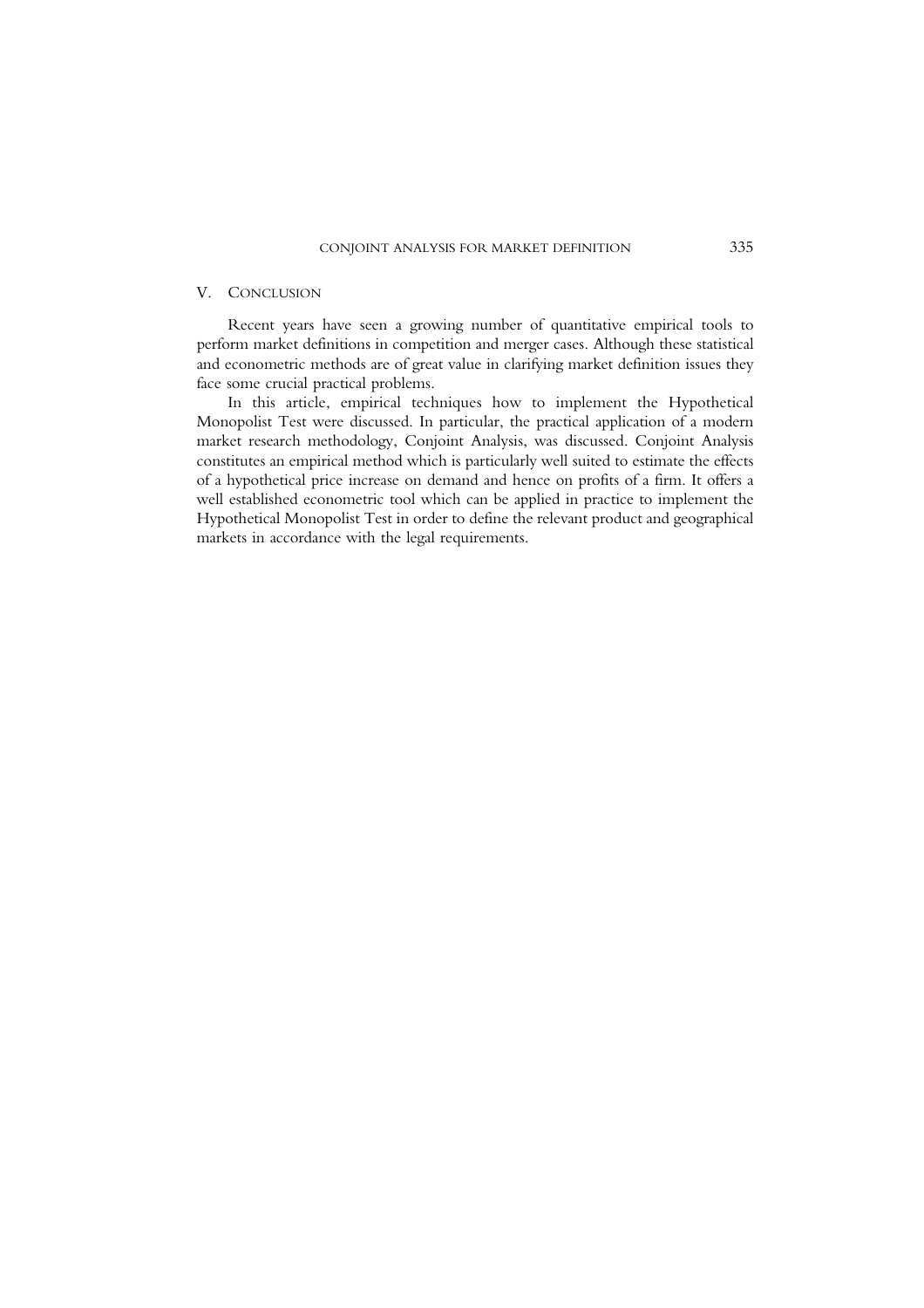Kluwer Law International is a renowned publisher of books, journals, and looseleafs in areas of international legal practice.

We publish important and interesting titles in the following areas:

- Air & Space Law
- . Arbitration
- . Banking and Finance Law
- Business Law
- Commercial law
- Company/Corporate Law
- Competition Law
- Environmental Law
- . European Community Law
- Intellectual Property
- . International Trade Law
- . Labour Law
- . Maritime Law
- Taxation

Please browse our website for information on all our books, journals, looseleafs and electronic products: www.kluwerlaw.com

### KluwerLawOnline: One of the most complete libraries on the web

Kluwer Law Online is your online gateway to Kluwer Law International publications. Completely revamped, the Kluwer Law Online is packed with new functionality.

Improved functionality includes:

- inclusion of product types other than journals
- . regularly updated homepage texts to keep you informed about us and our products
- a homepage for every publication
- improved Browse Topics
- suggestions for related titles
- informative and regularly updated site texts (About Us, Contact Us)

At www.kluwerlawonline.com, you will find all our journals online. Feel free to browse the site and view a sample copy of the journal of your interest.